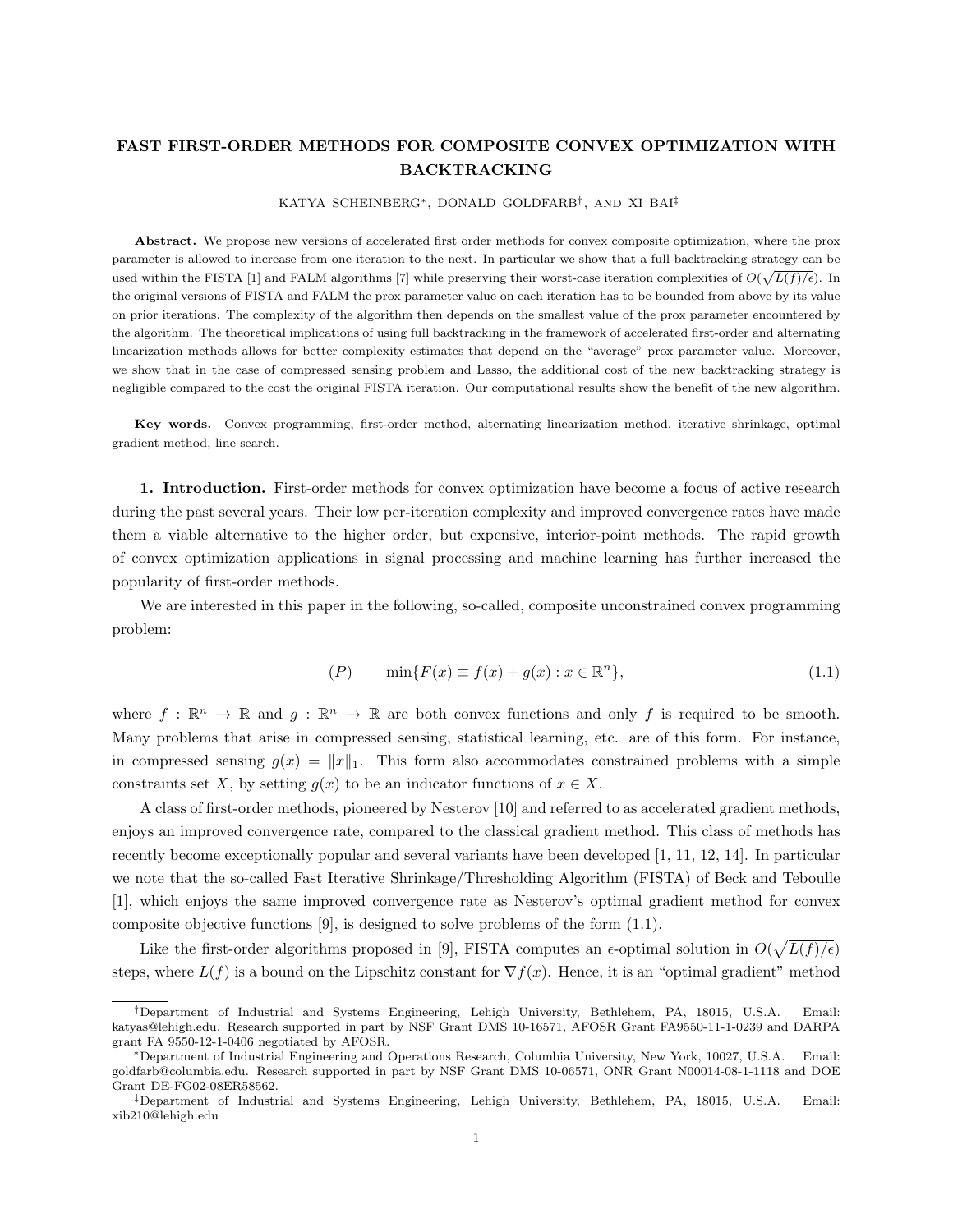since this is the best complexity bound that one can obtain using only first-order information [8, 11]. In these accelerated gradient methods, a combination of previous points is used to compute the new point at each iteration. In [12, 14], these techniques together with smoothing techniques were applied to nonsmooth problems yielding optimal complexity results for such problems.

FISTA requires one gradient computation per iteration, unlike the method in [9]. Although the method in [9] employs a more general framework than FISTA, FISTA's convergence rate does not follow from the analysis in [9]. On the other hand, FISTA and its analysis in [1] are very simple and intuitive, which has led to it being used in many applications. The principal drawback of FISTA compared to the method in [9] is the requirement that the estimates of the Lipschitz constant (or the prox parameters) that are used must be nondecreasing from one iteration to the next. This can substantially limit the performance of FISTA when a large Lipschitz constant estimate is encountered early in the algorithm since this causes the sizes of the steps taken at that point, and in all subsequent, to be very small.

Another very popular class of first-order methods for problems of the form (1.1) is the class of alternating direction methods (ADM or ADMM) [3]. This class of methods has been shown to be very effective in practice for many statistical learning applications, but for most of its variants the convergence rates are either unknown or worse that those of the accelerated gradient methods such as FISTA. A recently proposed Fast Alternating Linearization Method (FALM) [7] is an accelerated version of an alternating direction method and was shown to have the same complexity estimates as FISTA under similar assumptions. It is applied to problems for which both  $f$  and  $g$  have special structure which allows the proximity operators  $p_\mu^f(y)$  and  $p_\mu^g(y)$  (defined below) to be easily computable. Here we introduce the backtracking variant FALM which allows for large steps and hence has better practical behavior. Moreover, considering backtracking within the FALM framework allows us to generalize the convergence rate results and substantially simplify the proofs in [7].

In addition we discuss the concept of a local composite Lipschitz constant and show that with the use of a backtracking strategy the constants in complexity bounds for the methods in [1], [7] and [9] can be improved to depend on the average local composite Lipschitz constant for  $\nabla f(x)$  rather than the worst-case Lipschitz constant  $L(f)$ , as in all previously derived bounds for accelerated first-order schemes. This result is potentially important in cases where the Lipschitz constant is very large at (or near) the solution, but is moderate almost everywhere else. Important examples of such functions include smooth approximations of nonsmooth convex functions.

The paper is organized as follows. In the next section we introduce some preliminary results and definitions. In Section 3 we introduce and analyze the FISTA algorithm with full line search. In Section 3.1 we consider the more restricted line search scheme proposed in [9] and show that it can be applied to FISTA. We then discuss the complexity implications of this scheme. In Section 4 we extend our line search approach and our complexity analysis to the FALM method. We conclude in Section 5 with some computational results.

2. Preliminary results. The following assumption is made throughout the paper:

ASSUMPTION 2.1.  $f : \mathbb{R}^n \to \mathbb{R}$  is a smooth convex function of the type  $C^{1,1}$ , i.e., continuously differentiable with Lipschitz continuous gradient  $L(f)$ :

$$
\|\nabla f(x) - \nabla f(y)\| \le L(f) \|x - y\|, \forall x, y \in \mathbb{R}^n
$$

where  $|| \cdot ||$  stands for standard Euclidean norm, unless specified otherwise.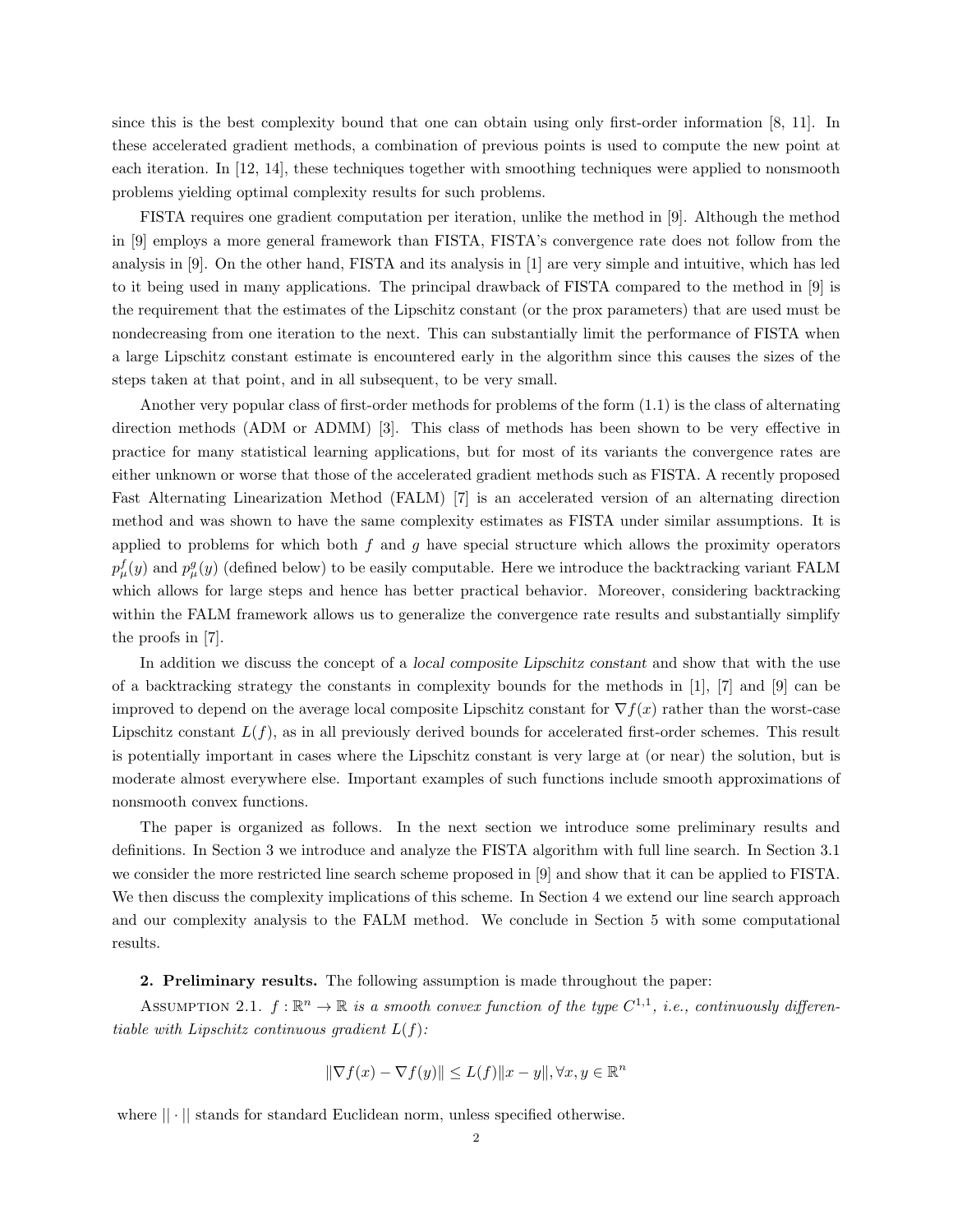We define the following notation.

DEFINITION 2.2.

$$
Q_{\mu}(u, v) := f(v) + \langle u - v, \nabla f(v) \rangle + \frac{1}{2\mu} ||u - v||^{2} + g(u).
$$

$$
p_{\mu}(v) := \arg\min_{u} Q_{\mu}(u, v).
$$

The following lemma from [1] plays a key role in our analysis.

LEMMA 2.3. For any  $y, x \in \mathbb{R}^n$  and  $\mu > 0$ , if

$$
F(p_{\mu}(y)) \le Q_{\mu}(p_{\mu}(y), y), \tag{2.1}
$$

where  $p_{\mu}(y)$  is given in Definition 2.2, then

$$
2\mu(F(x) - F(p_{\mu}(y))) \ge ||p_{\mu}(y) - y||^2 + 2\langle y - x, p_{\mu}(y) - y \rangle = ||p_{\mu}(y) - x||^2 - ||y - x||^2. \tag{2.2}
$$

Proof. The proof can be found in [1].

 $\Box$ 

The following fact is well-known and will be used in our theoretical analysis: if  $\mu \leq 1/L(f)$ , then (2.1) holds for any  $y$ , and hence  $(2.2)$  holds for any  $x$  and  $y$ .

2.1. Local composite Lipschitz constants. The lower bound on the value of the prox parameter  $\mu$ is a key ingredient in the complexity bound for the algorithms that we consider in this paper. As we will see, the actual value of  $\mu$  at each iteration is determined via a back-tracking line search so that condition  $(2.1)$  is satisfied. A lower bound on  $\mu$  can be derived from the facts that  $\mu$  is reduced by a constant factor at each line search step and as soon as  $\mu \leq 1/L(f)$ , condition (2.1) is satisfied and the line search terminates. On the other hand condition (2.1) may be satisfied with a larger value of  $\mu$ . As we will see from our results, increasing the lower bound on  $\mu$  at any of the iterations improves the complexity bound on the algorithms. In an effort to improve this lower bound we now define a "local, composite" Lipschitz constant  $L(f, g, y)$ whose value never exceeds that of  $L(f)$  but is often smaller.

As a first step consider any two vectors  $u, v \in \mathbb{R}^n$  and let  $[u, v]$  denote the set of points on a segment between u and v, in other words,  $[u, v] = \{x : x = \lambda u + (1 - \lambda)v, 0 \leq \lambda \leq 1\}$ . Let  $L_{[u, v]}(f)$  be the Lipschitz constant of  $\nabla f(x)$  restricted to [u, v]; i.e.,

$$
\|\nabla f(x) - \nabla f(y)\| \le L_{[u,v]}(f) \|x - y\|, \forall x, y \in [u, v].
$$

From simple calculus it follows that

$$
f(u) \le f(v) + \nabla f(v)^\top (u - v) + \frac{L_{[u,v]}(f)}{2} ||u - v||^2.
$$
 (2.3)

Note that the roles of  $u$  and  $v$  are interchangeable.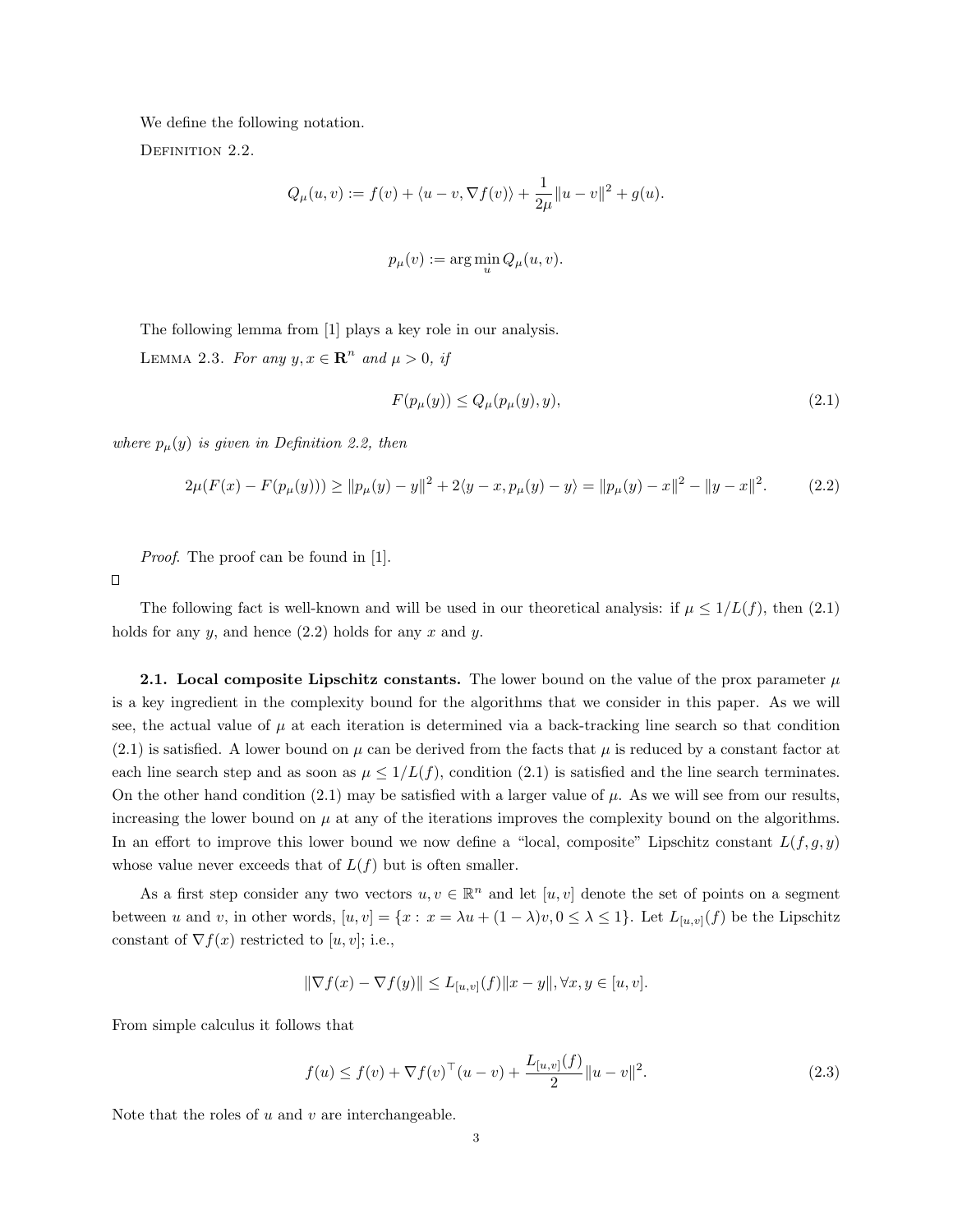DEFINITION 2.4. We call  $L(f, g, y)$  a local composite Lipschitz constant for  $\nabla f(x)$  at y if

$$
\|\nabla f(x_1)-\nabla f(x_2)\|\leq L(f,g,y)\|x_1-x_2\|, \forall x_1,x_2\in [p_\mu(y),y],\ \forall \mu\leq 1/L(f,g,y).
$$

In other words,  $L(f, g, y)$  is a local composite Lipschitz constant, if it is a Lipschitz constant for  $\nabla f(x)$ restricted to the interval  $[p_\mu(y), y]$ , for any  $\mu \leq 1/L(f, g, y)$ .

The dependence of  $L(f, g, y)$  on g arises from the dependence of  $p_{\mu}(y)$  on g, hence we use the term "composite" to emphasize this dependence. If  $g(x) \equiv 0$  then  $p_\mu(y) = y - \mu \nabla f(y)$  for any  $\mu$  and, hence,  $L(f, g, y)$  is a Lipschitz constant of  $\nabla f(x)$  restricted to an interval  $[y, y - \frac{1}{L(f, g, y)} \nabla f(x)]$ .

For the purposes of this paper we point to two key observations:

- $L(f, g, y) \leq L(f)$  for all y and
- from Definition 2.4 it follows that for any  $\mu$  and  $y$ , such that  $\mu \leq 1/L(f, g, y)$  (2.1) holds (by (2.3)), and hence  $(2.2)$  holds for the given y and any x.

Let us now illustrate why  $1/L(f, g, y)$  may be a better estimate for the prox parameter  $\mu$  than  $1/L(f)$ . Example 2.5. Consider a compressed sensing or Lasso setting:

$$
(P) \qquad \min\{F(x) \equiv \|Ax - b\|^2 + \rho \|x\|_1 : x \in \mathbb{R}^n\}.
$$
\n
$$
(2.4)
$$

In this case  $f(x) = \|Ax-b\|^2$  and  $L(f) = \|AA^{\top}\|_2$ . Now consider a sparse vector  $\bar{y}$ , without loss of generality assume that  $\bar{y} = (\bar{y}_1, \bar{y}_2)$  with  $\bar{y}_2 = 0$ . Also consider the gradient vector  $z = A^{\top}(A\bar{y} - b)$  and assume that  $\|z_2\|_{\infty} \leq \rho$  (z<sub>2</sub> is the subvector of z that corresponds to the subvector  $\bar{y}_2$ ). In this case it is easy to see from the properties of the shrinkage operator that  $p_\mu(\bar{y})_2 = 0$  for all  $\mu > 0$ . This implies that for any  $x \in [p_\mu(\bar{y}), \bar{y}]$  $x_2 = 0$  and hence  $L(f, g, \bar{y}) = ||A_1 A_1^{\top}||_2$ , which is clearly smaller than  $L(f) = ||A A^{\top}||_2$ , where  $A_1$  is the subset of columns of A that correspond to the subvector  $y_1$ .

Since it may be difficult, in general, to compute the local composite Lipschitz constant accurately we may consider estimating it via an upper bound which is still lower than  $L(f)$ . For instance, assume that for a given  $f, g$  and  $y$ 

$$
\|\nabla f(x) - \nabla f(y)\| \le L(f, g, y) \|x - y\|, \forall x : \|x - y\| \le \|p_{1/L(f, g, y)}(y) - y\|,
$$
\n(2.5)

in other words,  $L(f, g, y)$  is a Lipschitz constant of  $\nabla f(x)$  restricted on the ball around y of radius  $\|p_{1/L(f,g,y)}(y)-\|$ y. Then  $L(f, g, y)$  is a local composite Lipschitz constant for these f, g and y, and hence for any  $\mu < 1/L(f, g, y)$  (2.1) holds.

To prove this it is sufficient to verify that  $||p_\mu(y) - y|| \le ||p_{1/L(f,g,y)}(y) - y||$  for any  $\mu < 1/L(f,g,y)$ .

LEMMA 2.6. Suppose that  $p_{\mu}(y) := \arg \min_{x} Q_{\mu}(x, y)$  for a given y where  $Q_{\mu}(x, y)$  is defined as in (2.2). If  $\mu_1 \leq \mu_2$  then  $||p_{\mu_1}(y) - y|| \leq ||p_{\mu_2}(y) - y||$ .

Proof. Assume  $\mu_1 > \mu_2$  ( $\mu_1 = \mu_2$  is trivial) then  $\alpha \equiv \frac{1}{2\mu_1} - \frac{1}{2\mu_2} > 0$ . Suppose that  $||p_{\mu_1}(y) - y|| >$  $||p_{\mu_2}(y) - y||$ . Then,

$$
Q_{\mu_1}(p_{\mu_1}(y),y) - Q_{\mu_2}(p_{\mu_1}(y),y) = \alpha ||p_{\mu_1}(y) - y||^2 > \alpha ||p_{\mu_2}(y) - y||^2 = Q_{\mu_1}(p_{\mu_2}(y),y) - Q_{\mu_2}(p_{\mu_2}(y),y).
$$

Hence, by applying the fact that  $p_\mu(y)$  is a minimizer of  $Q_\mu(x, y)$  in x for  $\mu = \mu_1$  and  $\mu = \mu_2$  we obtain

$$
0 > Q_{\mu_1}(p_{\mu_1}(y), y) - Q_{\mu_1}(p_{\mu_2}(y), y) > Q_{\mu_2}(p_{\mu_1}(y), y) - Q_{\mu_2}(p_{\mu_2}(y), y) > 0,
$$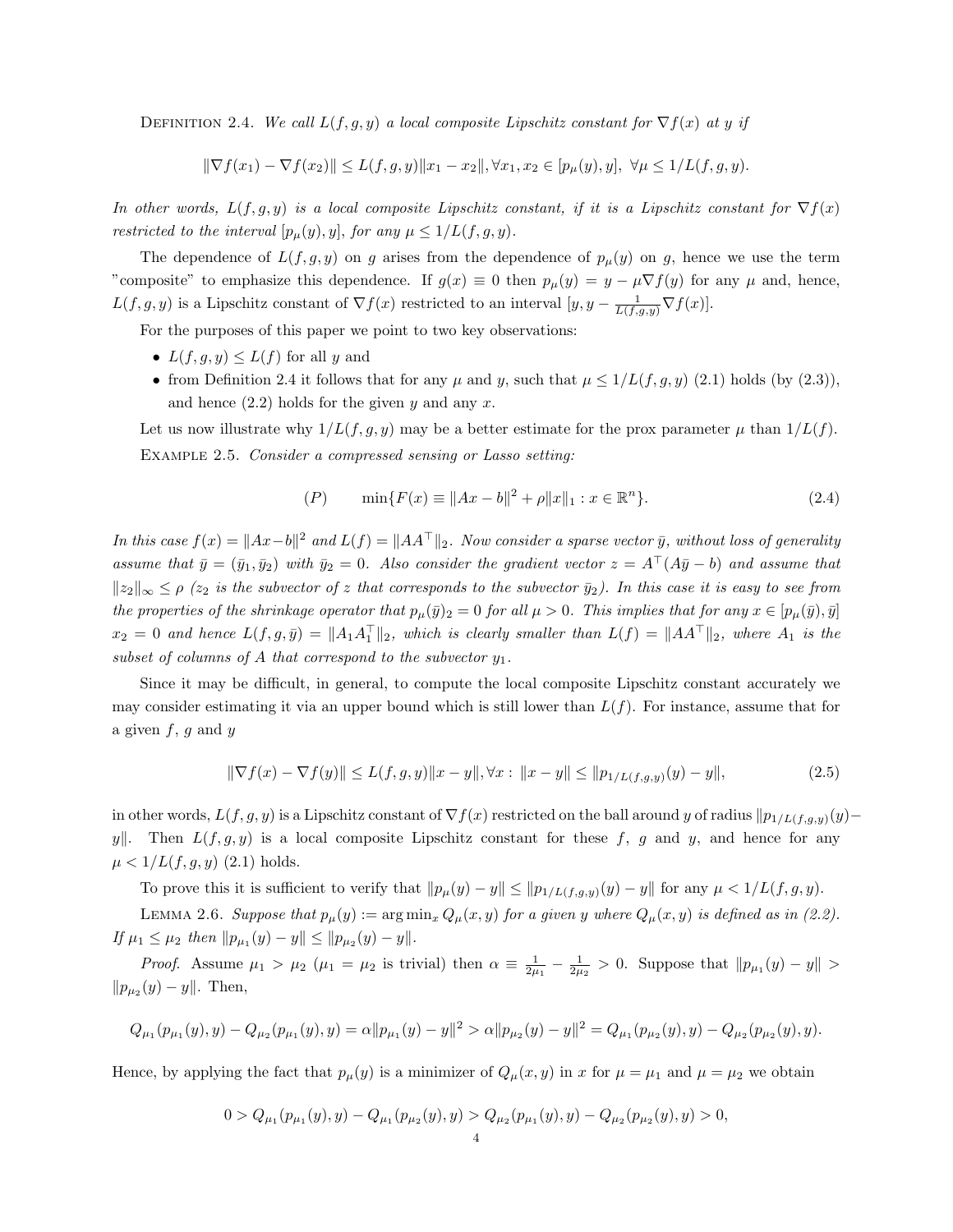which implies a contradiction.  $\Box$ 

Example 2.7. To illustrate the case when an upper bound of the local composite Lipschitz constant can be estimated to be lower than the global Lipschitz constant consider the following simple setting: let  $f(x) = H_{\nu} \|Ax - b\|_2$  be the smooth Huber function approximation of the nonsmooth function  $\|Ax - b\|_2$ , and let  $g(x) \equiv 0$  for simplicity of the derivations. In this case

$$
\nabla f(x) = \begin{cases} \n\frac{A^{\top}(Ax-b)}{\nu} & \text{if } \|Ax-b\| \leq \nu, \\ \n\frac{A^{\top}(Ax-b)}{\|Ax-b\|_2} & \text{otherwise.} \n\end{cases}
$$

 $L(f)$  is then equal to  $||A^{\top}A||_2/\nu$ , which can be very large, if  $\nu$  is small.

Assume now that a particular vector  $\bar{y}$  is given for which

$$
||A\bar{y} - b|| \ge 2\lambda
$$

for some  $\lambda >> \nu$ . Since the function  $||Ax - b||$  is Lipschitz continuous with constant  $||A||_2$ , then for any x such that  $||x - \bar{y}|| \le \lambda / ||A||_2$  we have

$$
||A\bar{y} - b|| - ||Ax - b|| \le ||A||_2 ||x - \bar{y}|| \le \lambda,
$$

and therefore,

 $||Ax - b|| > \lambda.$ 

From the properties of the Huber function  $\|\nabla^2 f(x)\| \leq \|A^\top A\|_2/\lambda$ . Now, consider  $\mu \leq \lambda / \|A^\top A\|_2$ , since  $p_{\mu}(\bar{y}) = \bar{y} - \mu \nabla f(\bar{y}), \text{ then}$ 

$$
||p_{\mu}(\bar{y}) - \bar{y}|| \le \mu ||A||_2 \le \lambda / ||A||_2.
$$

This implies that (2.5) holds for  $L(f, g, \bar{y}) = ||A^\top A||_2/\lambda$ , in other words, the local composite Lipschitz constant for this case is bounded from above by  $||A^{\top}A||_2/\lambda$ , which is significantly smaller than the worst case Lipschitz constant  $||A^{\top}A||_2/\nu$ . We can conclude that

$$
L(f, g, y) \le \frac{\|A^\top A\|_2}{2\|Ay - b\|}, \ \forall y : \|Ay - b\| \ge 2\nu,
$$
\n(2.6)

The above definition of local composite Lipschitz constants is provided here to motivate the results that follow. In the following sections we will show that the complexity bounds of line search variants of FISTA and FALM depend on the "average" value of the prox parameter, rather than the worst-case lower bound. Hence if a sequence of prox parameters can be bounded from below by a sequence of local estimates, for instance, by inverses of local composite Lipschitz constants, this can potentially provide significantly better complexity bounds for FISTA and FALM for certain problem classes.

3. Fast iterative shrinkage/thresholding method with variable step sizes. In this section we develop an extension of the fast iterative shrinkage/thresholding algorithm (FISTA) of [1] that computes the step size via backtracking starting from any value. We first consider the following generalization (Algorithm 3.1) of FISTA. In FISTA  $\theta_k = 1$ , for all k, we will explain why this choice is imposed and how it can be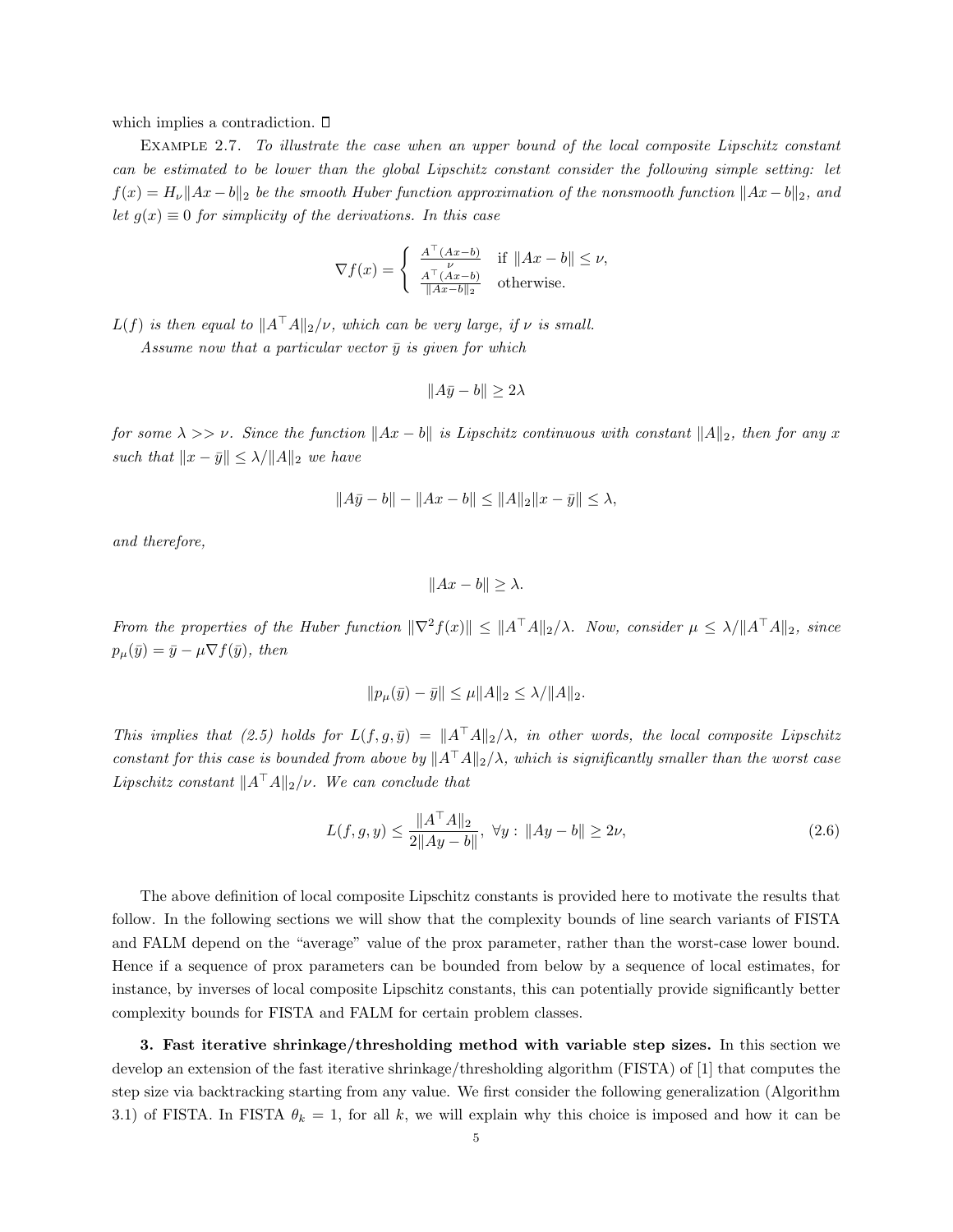generalized.

ALGORITHM 3.1.

FISTA 0. Set  $t_1 = 1, 0 < \beta < 1$  and  $y^1 = x^0, \mu_0 > 0$ ; 1. for  $k = 1, 2, ...$  do (1) Choose  $0 < \bar{\mu}_k < \mu_0, \theta > 0$ (2) Find the smallest  $i_k \geq 0$  such that  $\mu_k = \beta^{i_k} \bar{\mu}_k$  and  $F(p_{\mu_k}(y^k)) \leq Q_{\mu_k}(p_{\mu_k}(y^k), y^k)$ (3)  $x^k := p_{\mu^k}(y^k)$  $t_{k+1} := \left(1 + \sqrt{1 + 4\theta_k t_k^2}\right)/2$  $y^{k+1} := x^k + \frac{t_k-1}{t_{k+1}} [x^k - x^{k-1}]$ 

According to Step 2 of this algorithm, if  $\mu_0$  and  $\bar{\mu}_k$  are chosen so that  $\mu_0 > 1/L(f)$  and  $\mu_k \ge \mu_{k-1}$ , then  $\mu_k \ge \beta/L(f)$ ,  $\forall k$ , since as already noted,  $F(p_{\mu_k}(y^k)) \le Q_{\mu_k}(p_{\mu_k}(y_k), y^k)$  holds for any  $y_k$  if  $\mu_k < 1/L(f)$ . The following lemma is an immediate consequence of this.

LEMMA 3.2. Let  $\mu_0 > 1/L(f)$ , then at each iteration of Algorithm 3.1 there are at most  $\log_{\frac{1}{\beta}}(\mu_0 L(f))+1$ line search backtracking steps, and hence computations of  $p_{\mu_k}(y_k)$ .

If for a given  $y_k$  we define a local composite local Lipschitz constant  $L_k (= L(f, g, y_k))$ , as discussed in Section 2.1, then  $\mu_k \ge \beta/L_k$ , and the number of line search steps at iteration k is at most  $\log_{\frac{1}{\beta}}(\mu_0 L_k) + 1$ .

The complexity of Algorithm 3.1 for  $\theta_k \equiv 1$  is analysed in [1]. The proof in [1] relies on the fact that  $\bar{\mu}_{k+1}$  is chosen so that  $\mu_{k+1} \leq \mu_k$  for all  $k \geq 1$ , i.e., the step size  $\mu_k$  is monotonically nonincreasing. Here we will use an analysis, similar to that in [1], but which allows for increases in the step size in Algorithm 3.1, while preserving the algorithm's  $O(\sqrt{L(f)/\epsilon})$  complexity. As we will show, we can accomplish this by choosing appropriate values of  $\theta_k$ .

We will first need an auxiliary lemma, which analogous to a part of a theorem in [1].

LEMMA 3.3. Assume that on each step of Algorithm 3.1,  $\mu_k t_k^2 \geq \mu_{k+1} t_{k+1}(t_{k+1}-1)$ . Then for  $v_k =$  $F(x^k) - F(x^*)$  and  $\mathbf{u}_k = t_k x_k - (t_k - 1)x_{k-1} - x^*$  we have for all  $k \geq 1$ ,

$$
2\mu_k t_k^2 v_k + \|\mathbf{u}_k\|^2 \ge 2\mu_{k+1} t_{k+1}^2 v_{k+1} + \|\mathbf{u}_{k+1}\|^2. \tag{3.1}
$$

*Proof.* Let  $y = y^{k+1}$ ,  $\mu = \mu_{k+1}$ , and  $p_{\mu}(y) = x^{k+1}$  in Lemma 2.3. Then from this lemma it follows that for  $x = x^k$  we have

$$
2\mu_{k+1}(v_k - v_{k+1}) \ge ||y^{k+1} - x^{k+1}||^2 + 2\langle x^{k+1} - y^{k+1}, y^{k+1} - x^k \rangle,
$$
\n(3.2)

and for  $x = x^*$  we have

$$
-2\mu_{k+1}v_{k+1} \ge ||y^{k+1} - x^{k+1}||^2 + 2\langle x^{k+1} - y^{k+1}, y^{k+1} - x^* \rangle.
$$
 (3.3)

Multiplying the first inequality by  $t_{k+1} - 1$  and adding it to the second inequality we have

$$
2\mu_{k+1}((t_{k+1}-1)v_k - t_{k+1}v_{k+1}) \ge
$$
  

$$
t_{k+1}||y^{k+1} - x^{k+1}||^2 + 2\langle x^{k+1} - y^{k+1}, t_{k+1}y^{k+1} - (t_{k+1}-1)x_k - x^* \rangle.
$$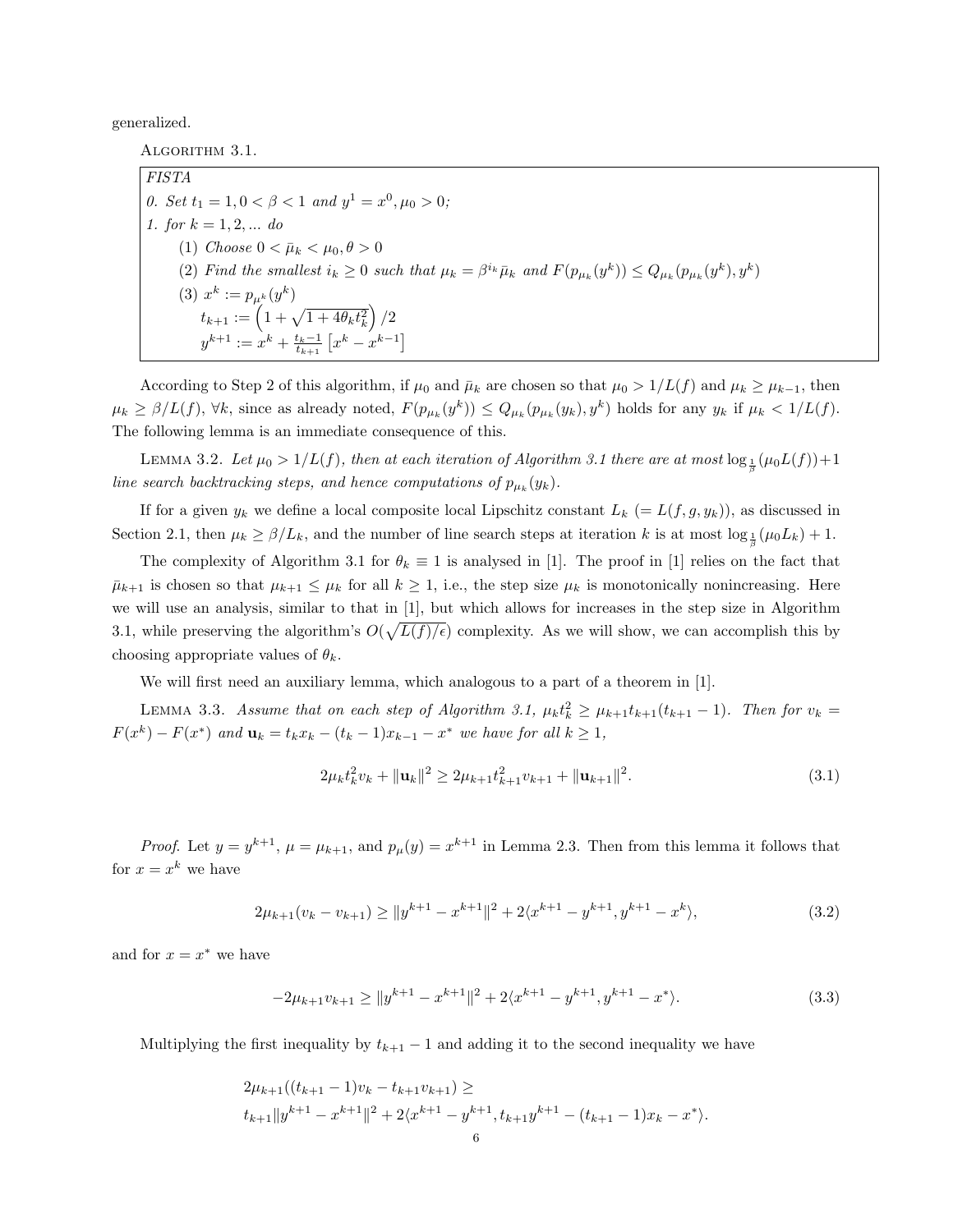Then multiplying this inequality by  $t_{k+1}$  and rearranging the right hand side terms yields

$$
2\mu_{k+1}((t_{k+1}-1)t_{k+1}v_k - t_{k+1}^2v_{k+1}) \ge
$$
  

$$
||t_{k+1}x^{k+1} - (t_{k+1}-1)x_k - x^*||^2 - ||t_{k+1}y^{k+1} - (t_{k+1}-1)x_k - x^*||^2.
$$

Now from the definition of  $y^{k+1}$  in Algorithm 3.1 and  $u_k$ 

$$
t_{k+1}y^{k+1} = t_{k+1}x_k + (t_k - 1)(x_k - x_{k-1}),
$$

and it follows that

$$
t_{k+1}y^{k+1} - (t_{k+1}-1)x_k - x^* = t_kx_k - (t_k-1)x_{k-1} - x^* = \mathbf{u}_k.
$$

Hence,

$$
2\mu_{k+1}((t_{k+1}-1)t_{k+1}v_k - t_{k+1}^2v_{k+1}) \ge ||\mathbf{u}_{k+1}||^2 - ||\mathbf{u}_k||^2
$$
\n(3.4)

Since  $\mu_k t_k^2 \ge \mu_{k+1} t_{k+1}(t_{k+1} - 1)$ , we then have

$$
2(\mu_k t_k^2 v_k - \mu_{k+1} t_{k+1}^2 v_{k+1}) \ge ||\mathbf{u}_{k+1}||^2 - ||\mathbf{u}_k||^2
$$
\n(3.5)

which is equivalent to  $(3.1)$ .  $\Box$ 

THEOREM 3.4. Assume that on each step of Algorithm 3.1,  $\mu_k t_k^2 \geq \mu_{k+1} t_{k+1}(t_{k+1}-1)$ . The sequence  $\{x^k\}$  generated by Algorithm 3.1 satisfies

$$
F(x^{k}) - F(x^{*}) \le \frac{\|x^{0} - x^{*}\|^{2}}{2\mu_{k}t_{k}^{2}}.
$$
\n(3.6)

*Proof.* Since  $\|\mathbf{u}_k\|^2 \geq 0$ ,  $t_1 = 1$  and  $\mathbf{u}_1 = x_1 - x^*$ , it follows from Lemma 3.3 that

$$
2\mu_k t_k^2 v_k \le 2\mu_k t_k^2 v_k + ||\mathbf{u}_k||^2 \le 2\mu_1 t_1^2 v_1 + ||x_1 - x^*||^2. \tag{3.7}
$$

But from Lemma 2.3 with  $x = x^*$ ,  $y = y_1 = x_0$ ,  $t_1 = 1$  and  $\mu = \mu_1$ , we have that

$$
-2\mu_1 v_1 \ge \|x^1 - x^*\|^2 - \|x^0 - x^*\|^2. \tag{3.8}
$$

Therefore, combining (3.7) and (3.8) we obtain that,

$$
2\mu_k t_k^2 v^k \le \|x^0 - x^*\|^2
$$

which is equivalent to  $(3.6)$ .  $\Box$ 

The result we want to obtain is

$$
F(x^{k}) - F(x^{*}) = v_{k} \le \frac{\|x^{0} - x^{*}\|^{2}}{\eta k^{2}}.
$$
\n(3.9)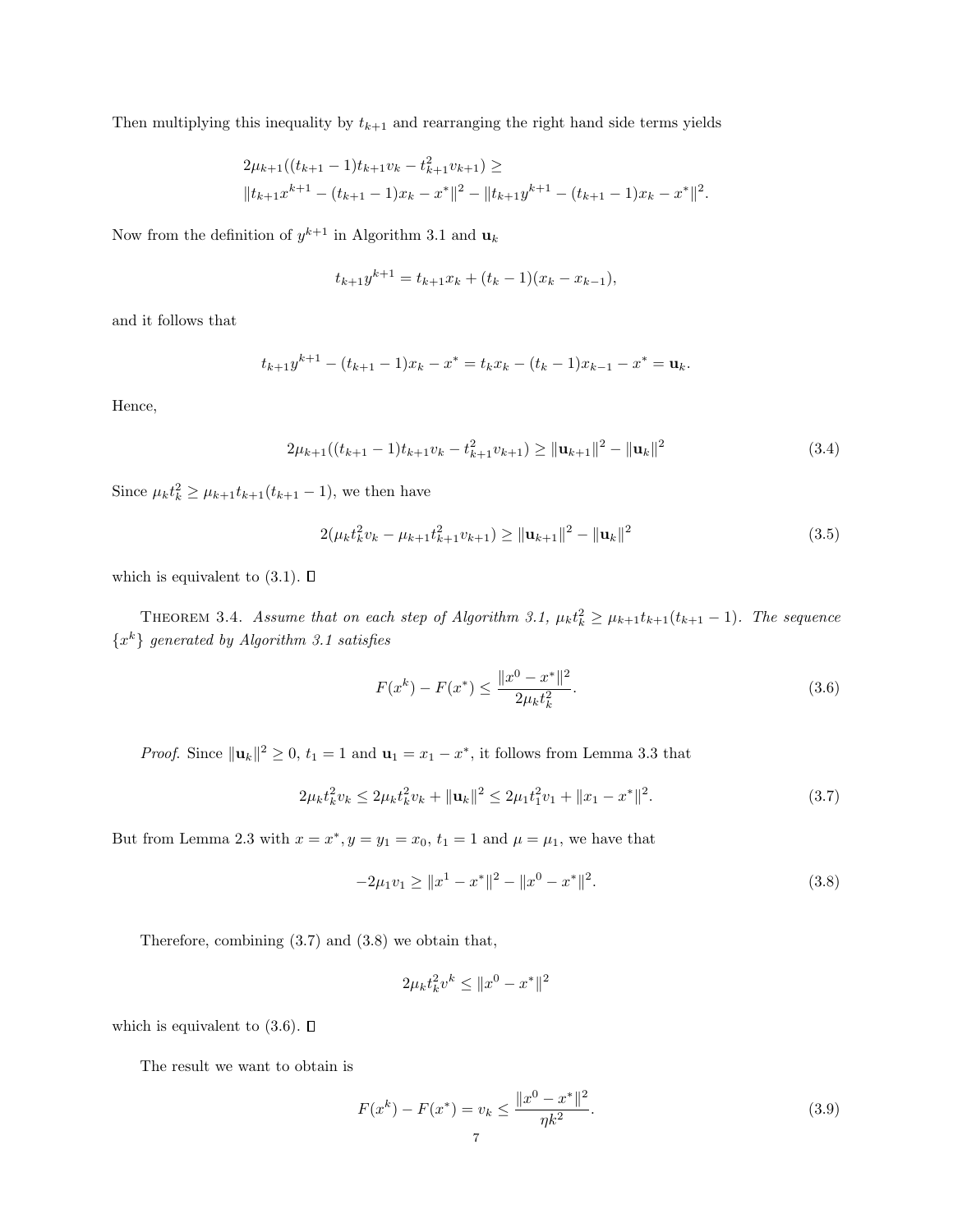for some fixed  $\eta > 0$ . For this to be the case, it is sufficient to show that our algorithm satisfies

$$
2\mu_k t_k^2 \ge \eta k^2,\tag{3.10}
$$

while maintaining

$$
\mu_k t_k^2 \ge \mu_{k+1} t_{k+1} (t_{k+1} - 1). \tag{3.11}
$$

From the update of  $t_k$  in Algorithm 3.1

$$
t_{k+1} = (1 + \sqrt{1 + 4\theta_k t_k^2})/2
$$
\n(3.12)

it follows that

$$
\theta_k t_k^2 = t_{k+1}(t_{k+1} - 1). \tag{3.13}
$$

Hence as long as  $\theta_k \leq \mu_k/\mu_{k+1}$ , property (3.11) holds. We know that if we implement the constraint  $\mu_{k+1} \leq \mu_k$  and use  $\theta_k = 1$  as is done in the FISTA algorithm in [1] both conditions (3.10) and (3.11) are satisfied with  $\eta = \beta/L(f)$ . However, if we want to allow  $\mu_{k+1} > \mu_k$ , say  $\mu_{k+1} \ge \mu_k/\beta$ , then we need to have  $\theta_k < 1$ , e.g,  $\theta_k \leq \beta$ . On the other hand, condition (3.10) requires  $t_k \geq k \sqrt{\frac{\eta}{2\mu_k}} \geq k \sqrt{\frac{\eta}{2\mu_0}}$ , hence  $t_k$  needs to grow at the same rate as k. From (3.13) and the fact that  $t_k > 1$  for all  $k > 1$ ,

$$
(t_{k+1}-1)^2 < t_{k+1}(t_{k+1}-1) = \theta_k t_k^2,
$$

and hence,  $t_{k+1} < \theta_k^{1/2} t_k + 1$ . Assume that for all k, we allow  $\theta_k \leq \beta < 1$  then if  $t_k > 1/(1 - \beta^{1/2})$ , we have  $t_{k+1} < t_k$ . This means that the sequence  $t_k$  will not grow at the required rate if we simply allow  $\theta_k < 1$  for all iterations.

To maintain FISTA's rate of convergence while allowing  $\theta_k < 1$  on some iterations we need to ensure that  $\theta_k > 1$  on some of the other iterations. This can be accomplished on iterations on which  $\mu_k/\mu_{k+1} > 1$ . The immediate difficulty is that we do not know the value of  $\mu_{k+1}$  on iteration k, when  $\theta_k$  and  $t_{k+1}$  are computed. Simply setting  $\theta_k \leq \mu_k/\mu_0$ , where  $\mu_0$  is an upper bound on the step size will imply that  $\theta_k < 1$ for all k. Hence it is necessary to update  $\theta_k$  and  $t_{k+1}$  along with  $\mu_{k+1}$ , thus expanding the backtracking part of the algorithm,

We now present Algorithm 3.5 which is an extension of Algorithm 3.1 which allows for a full backtracking and any size  $\mu_k$ . It satisfies conditions (3.10)-(3.11), while setting the step size  $\mu_k$  initially to some value  $\mu_k^0$ at the beginning of each iteration. As we will show, Algorithm 3.5 is designed to maintain  $\theta_k = \mu_k / \mu_{k+1}$  for all  $k \geq 1$ .

Recall that the parameter  $\theta_k$  is used to compute  $t_{k+1}$  and  $y^{k+1}$  in Algorithm 3.1 using the updates

$$
t_{k+1} := (1 + \sqrt{1 + 4\theta_k t_k^2})/2
$$
  

$$
y^{k+1} := x^k + \frac{t_k - 1}{t_{k+1}} [x^k - x^{k-1}].
$$

Let us denote this computation by

$$
(t_{k+1}, y^{k+1}) = FistaStep(x^k, x^{k-1}, t_k, \theta_k).
$$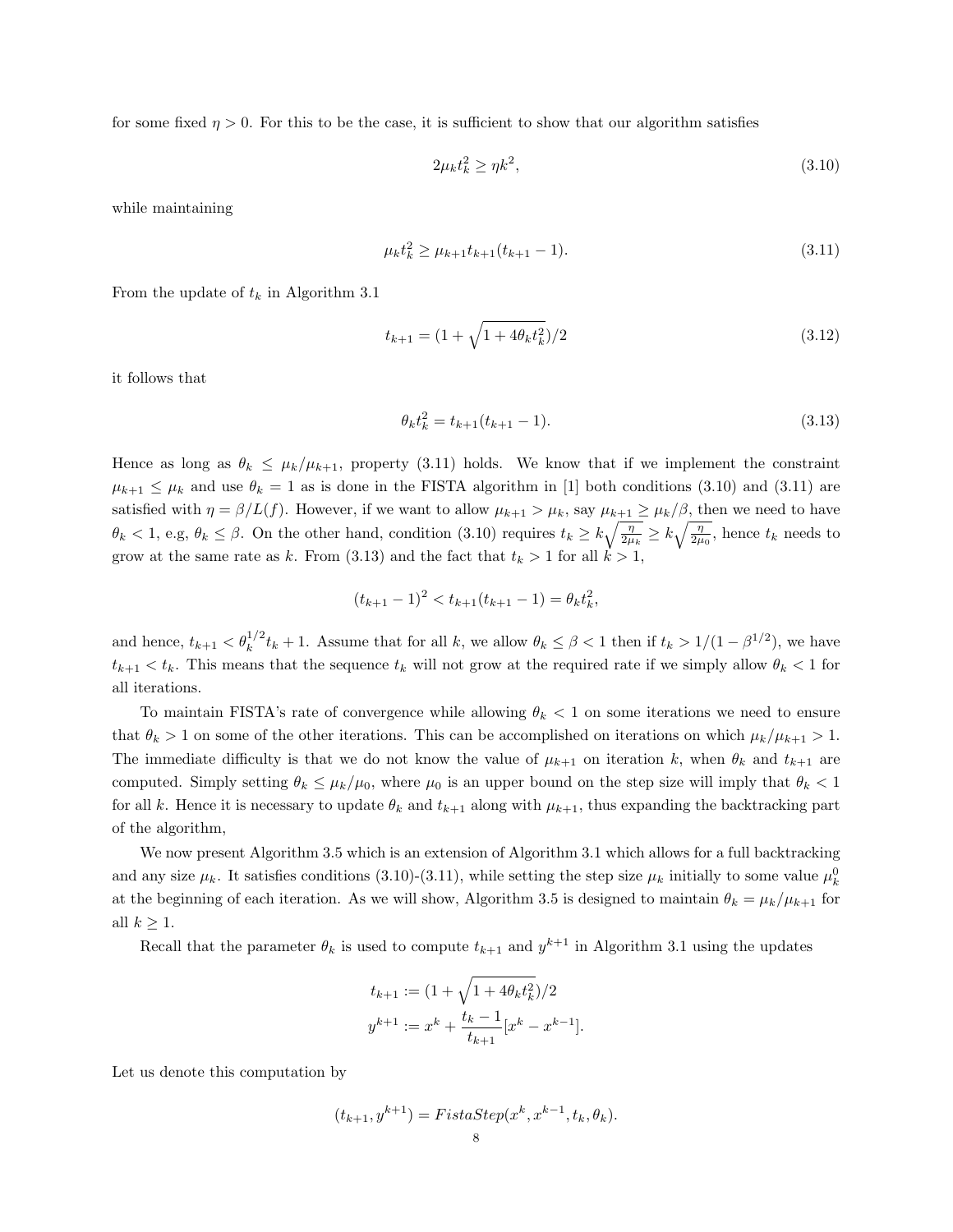At the end of iteration  $k-1$  of Algorithm 3.5,  $\theta_{k-1} = \mu_{k-1}/\mu_k^0$ , where  $\mu_k^0$  is an initial "guess" for the value of  $\mu_k$ . Hence,  $t_k$  and  $y^k$  are computed using this "guess". Once the backtracking is called at iteration k this "guess" may turn out to be correct or it may turn out to be an overestimate of  $\mu_k$ . If the "guess" is correct, then no correction to  $\theta_{k-1}$  is needed. If  $\mu_k$  is reduced during the backtracking, then  $\theta_{k-1}$  is recomputed to account for the new value of  $\mu_k$  so that  $\theta_{k-1} = \mu_{k-1}/\mu_k$  is satisfied. Another call to FistaStep( $x^{k-1}, x^{k-2}, t_{k-1}, \theta_{k-1}$ ) is then necessary. After such a call is made, since the iterate  $y^k$  has changed,  $p_{\mu k}(y^k)$  has to be recomputed and a new backtracking step has to be performed. The backtracking starts with the value of  $\mu_k$  with which the previous backtracking stopped, and hence, which was used to compute the most recent value of  $\theta_{k-1}$ . If the value of  $\mu_k$  is not reduced any further then  $\theta_{k-1}$ ,  $y^k$  and  $t_k$ have the correct value and the backtracking part of the iteration is complete. If the value of  $\mu_k$  is reduced further then  $\theta_{k-1}$  is recomputed again and backtracking continues.

ALGORITHM 3.5.

FISTA-BKTR 0. Set  $t_1 = 1, t_0 = 0, 0 < \beta < 1, \theta_0 = 1$  and  $y^1 = x^0 = x^{-1}, \mu_1^0 > 0$ ; 1. for  $k = 1, 2, ...$  do (1) Set  $\mu_k := \mu_k^0$ (2) Compute  $\nabla f(y^k)$ ,  $p_{\mu^k}(y^k)$ If  $F(p_{\mu_k}(y^k)) > Q_{\mu_k}(p_{\mu_k}(y^k), y^k)$  $\mu_k := \beta \mu_k, \theta_{k-1} := \theta_{k-1}/\beta$  $(t_k, y^k) := \text{F} \text{ is } \text{taStep}(x^{k-1}, x^{k-2}, t_{k-1}, \theta_{k-1})$ Return to (2) (3)  $x^k := p_{\mu^k}(y^k)$ Choose  $\mu_{k+1}^0 > 0$ , and set  $\theta_k := \mu_k / \mu_{k+1}^0, (t_{k+1}, y^{k+1}) := \text{FistaStep}(x^k, x^{k-1}, t_k, \theta_k)$ 

We have the following lemma, whose proof follows from the algorithm and the discussion above.

LEMMA 3.6. At each iteration, upon completion of the backtracking, the iterate  $x_k$  is computed as  $p_{\mu_k}(y^k)$ , where

$$
y^{k} = x^{k-1} + \frac{t_{k-1} - 1}{t_{k}} [x^{k-1} - x^{k-2}]
$$

and

$$
t_k = \left(1 + \sqrt{1 + 4(\mu_{k-1}/\mu_k)t_{k-1}^2}\right)/2,\tag{3.14}
$$

which is equivalent to (3.12) since  $\theta_{k-1} = \mu_{k-1}/\mu_k$ .

From the expression for  $t_k$  in this lemma, (3.11) is satisfied for each k. We now need to show that condition (3.14) implies (3.10) in which case the complexity result (3.9) follows.

LEMMA 3.7. Let  $\{\mu_k, t_k\}$  be a sequence which satisfies (3.14), then, we have  $\mu_k t_k^2 \geq (\sum_{i=1}^k \sqrt{\mu_i}/2)^2$ .

*Proof.* We will prove the lemma using induction. Since  $t_1 = 1$ , the statement trivially holds for  $k = 1$ . Let us assume that  $\mu_k t_k^2 \geq (\sum_{i=1}^k \sqrt{\mu_i}/2)^2$  for a given  $k \geq 1$ . From the fact that (3.14) holds for each k it follows that

$$
t_{k+1} \ge 1/2 + \sqrt{\frac{\mu_k}{\mu_{k+1}}} t_k,
$$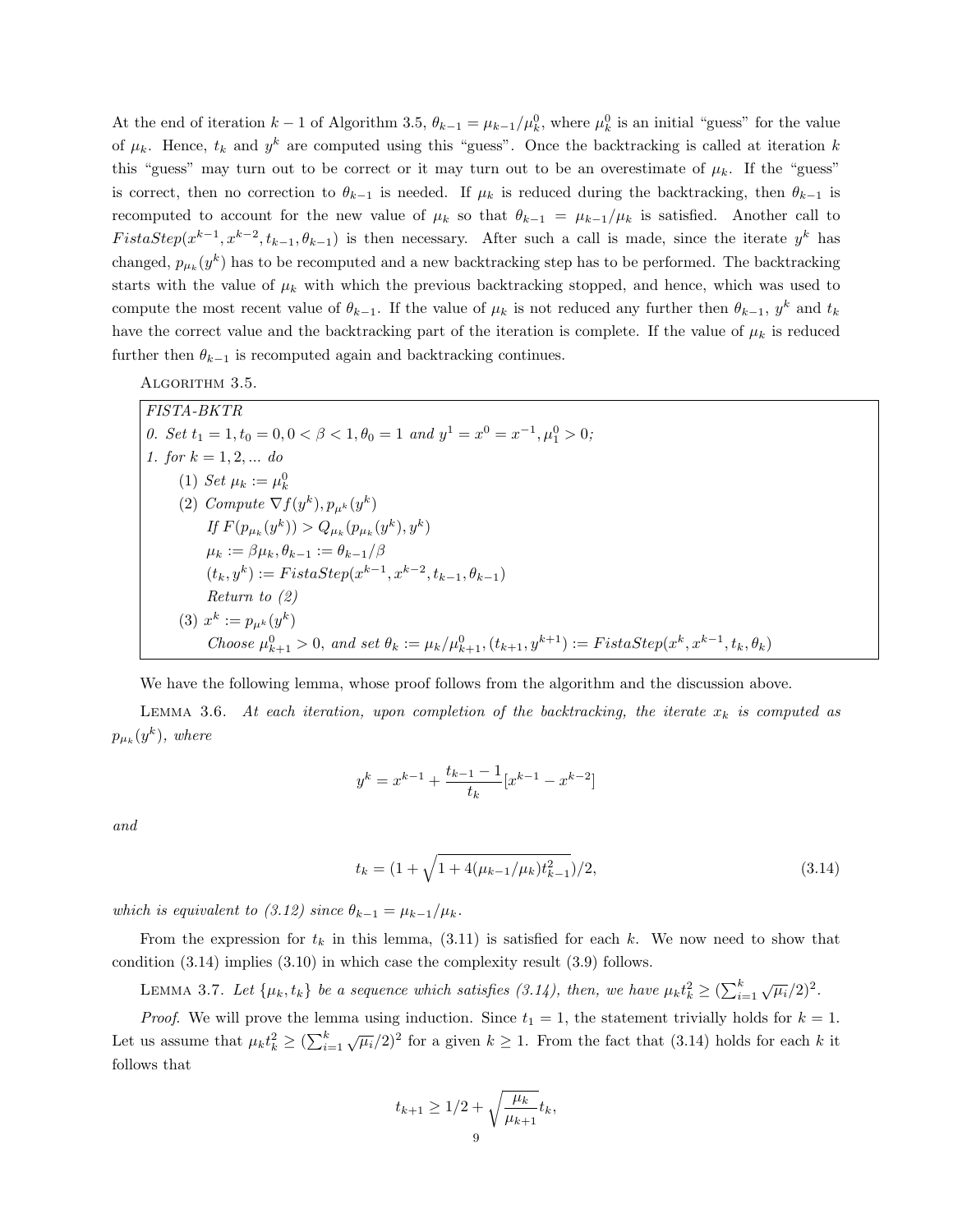and hence

$$
\sqrt{\mu_{k+1}}t_{k+1} \ge \sqrt{\mu_{k+1}}/2 + \sqrt{\mu_k}t_k,
$$

We know that  $\sqrt{\mu_k} t_k \ge \sum_{i=1}^k \sqrt{\mu_i}/2$ ; hence from the induction assumption

$$
\sqrt{\mu_{k+1}}t_{k+1} \ge \sqrt{\mu_{k+1}}/2 + \sum_{i=1}^k \sqrt{\mu_i}/2 = \sum_{i=1}^{k+1} \sqrt{\mu_i}/2
$$

which concludes the induction argument.

Moreover, since  $\mu_i \geq \beta/L(f)$ ,

$$
\left(\sum_{i=1}^k \sqrt{\mu_i}/2\right)^2 \ge \frac{k^2 \beta}{4L(f)}
$$

 $\Box$ 

Since Algorithm 3.5 maintains  $\theta_k = \mu_k/\mu_{k+1}$ , then (3.11) holds automatically and we have shown that (3.10) holds with  $\eta = \beta L(f)/4$  by Lemma 3.7. Thus the following two complexity results follow immediately from Theorem 3.4.

THEOREM 3.8. At the  $k$ -th iteration of Algorithm 3.5 we have

$$
F(x^{k}) - F(x^{*}) = v_{k} \le \frac{2L(f) \|x^{0} - x^{*}\|^{2}}{\beta k^{2}}.
$$
\n(3.15)

THEOREM 3.9. Let  $\sqrt{L_k} = (\sum_{i=1}^k \sqrt{L(f,g,y^i)})/k$  be the "average" estimate of local composite Lipschitz constants encountered during the first k iterations of Algorithm 3.5. Assume that  $\mu_i^0 \geq 1/L(f, g, y^i)$  for all  $1 \geq i \geq k$ . Then

$$
F(x^{k}) - F(x^{*}) = v_{k} \le \frac{2L_{k}||x^{0} - x^{*}||^{2}}{\beta k^{2}}.
$$
\n(3.16)

*Proof.* The proof follows trivially by observing that for any  $i = 1, ..., k$   $\mu_i \ge \beta/L(f, g, y^i)$  and applying Lemma 3.7.  $\square$ 

In [9], Nesterov gives an accelerated method for solving problem (1.1) that involves a backtracking process and has an iteration complexity of  $O(\sqrt{L(f)/\epsilon})$ . Like Algorithm 3.5, Nesterov's method allows repeated reduction of the prox parameter  $\mu_k$  by a given factor on the k-th iteration until a backtracking condition is met. While Nesterov's method minimizes the same function  $Q_{\mu_k}$  on each inner step as does FISTA and Algorithms 3.5, it utilizes a different update of the parameters that are used to compute the new extrapolated point  $y^k$  and also relies on a criterion for terminating each backtracking step other than  $F(p_{\mu_k}(y^k)) > Q_{\mu_k}(p_{\mu_k}(y^k), y^k)$ . In particular, the criterion in [9] involves  $\nabla f(p_{\mu_k}(y_k))$  at each backtracking step, hence increasing the per-iteration cost compared to that of Algorithm 3.5 (assuming that the cost of computing  $\nabla f(y)$  is higher than that of computing  $F(p_{\mu_k}(y^k))$ , as in, compressed sensing, for instance, where the former requires two matrix vector multiplications, while the latter requires only one). Whether either of the criteria yields larger steps size and hence, possibly, fewer iterations remains to be investigated. For the sake of theoretical comparison, one can easily modify the results in [9] to obtain a lemma similar to Lemma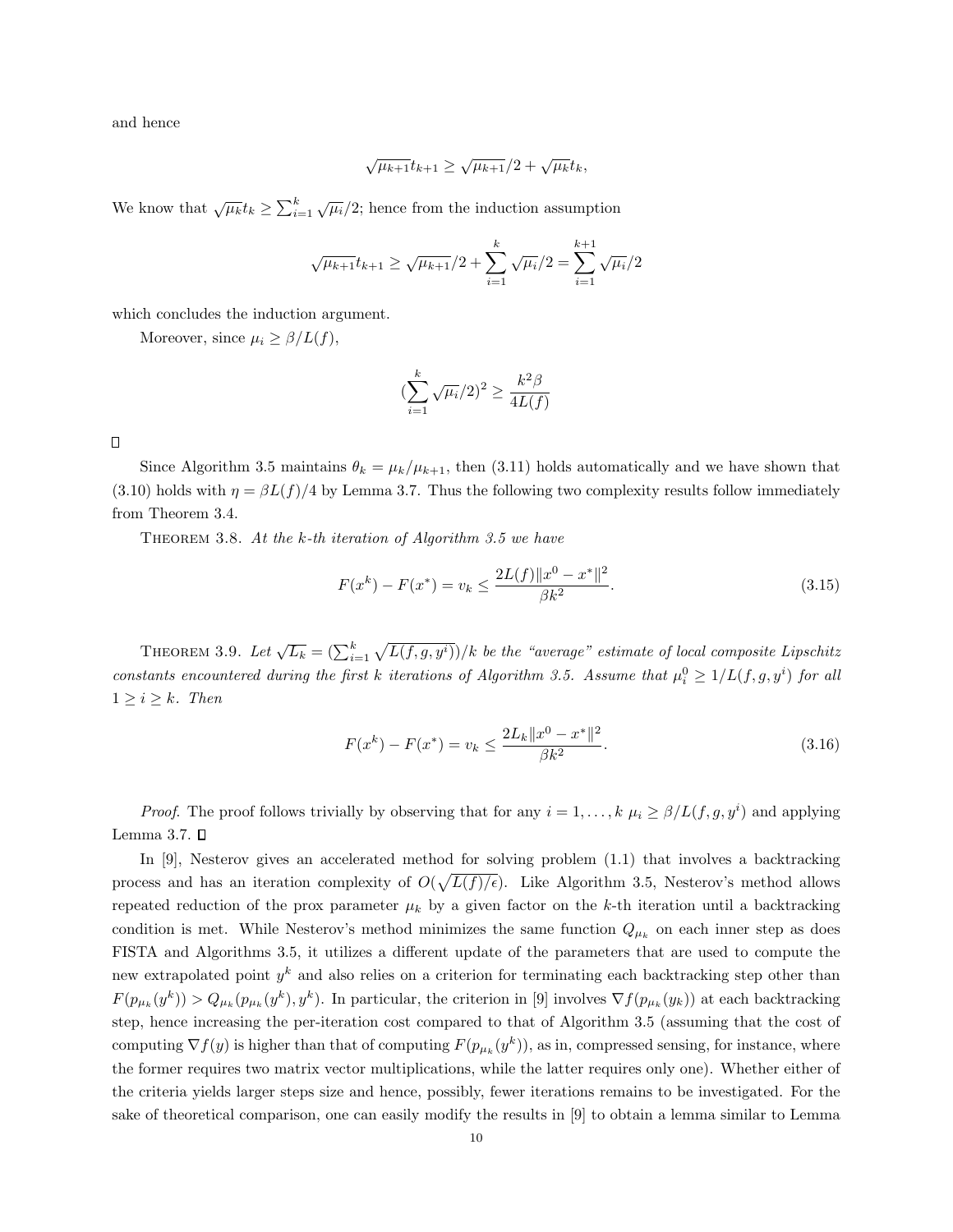3.7. However, Theorem 3.9 does not apply directly to the method in [9] because in that case  $\mu_k$  increases by a constant factor between two consecutive iterations. We discuss this strategy and its advantages next.

Each iteration of the algorithm can start with any value of the prox parameter  $\mu_k^0$ , and the condition  $\mu_k t_k^2 = \mu_{k+1}(t_{k+1}^2 - t_{k+1})$  is maintained at each iteration. If  $\mu_k^0$  is chosen to be a large fixed value  $\mu_0$  at each iteration, this implies a potentially large number of calls to the FistaStep procedure to update  $y^k$  and  $t^k$ and the consequent re-computation of  $\nabla f(y^k)$ ,  $p_{\mu_k}(y^k)$  and  $F(p_{\mu_k}(y^k))$ . However we know that the number of such internal steps does not exceed  $log_{\frac{1}{\beta}}(\mu_0 L(f)) + 1$ ; hence the complexity of Algorithm 3.5 at most a logarithmic factor  $L(f)$  worse than that of FISTA, i.e. Algorithm 3.1. The advantage of choosing large  $\mu_k^0$ is in the potentially rapid increase of the prox parameter if such increase if possible and desirable due to a rapid change in local Lipschitz behavior of  $\nabla f(x)$ .

On the other hand  $\mu_k^0$  can be selected to have a more conservative value (as long as the value of  $\theta_k$  is chosen accordingly). For instance one can choose  $\mu_k^0$  to equal  $\mu_{k-1}/\beta$  at the beginning of the k-th iteration. This will significantly reduce the number of backtracking steps. This strategy of increasing  $\mu_k$  incrementally is what is used in Nesterov's method in [9] where  $\mu_k^0$  is set to  $\mu_{k-1}/\alpha$ , for some fixed  $\alpha \geq \beta$ . It is then possible to bound the total number of line search steps used by the algorithm. The following lemma is proved in [9] and applies readily to Algorithm 3.5 if  $\mu_k^0$  is chosen to equal  $\mu_{k-1}/\alpha$  instead of some fixed large value  $\mu_0$ .

LEMMA 3.10. For any  $k \geq 1$  the number of calls to FistaStep by the end of the k-th iteration is bounded by

$$
[1 + \frac{\ln \alpha}{\ln \beta}](k+1) + \frac{1}{\ln \beta} \ln \frac{\alpha \mu_0}{\beta(1/L(f))}
$$

If we choose  $\alpha = \beta$  then we see that the average number calls of FistaStep per iteration is 2. Hence the logarithmic factor is removed from the overall complexity of Algorithm 3.5.

It is easy to see that (3.14) still holds for this case, and hence Lemma 3.7 applies. However, the drawback of this approach is that we no longer can guarantee that  $\mu_k \ge \beta/L_k$  for each k and Theorem 3.9 may not hold for  $L_k$  being the estimate of the local composite Lipschitz constant defined in Section 2.1. The bound on  $\mu_k$  is now  $\mu_k \ge \min\{\mu_{k-1}/\beta, \beta L_k\}.$  Ideally, one should select the increase of the prox term based on the estimated increase of the local Lipschitz constant. Applicability of such an approach is the subject for future investigation.

Let us consider the extra work required by each of the backtracking steps. The  $FistaStep(x^k, x^{k-1}, t_k, \theta_k)$ requires only additional  $O(n)$  operations, hence the main additional work comes from the necessity to recompute  $F(p_{\mu_k}(y^k))$  and  $Q_{\mu_k}(p_{\mu_k}(y^k), y^k)$ . In the case of compressed sensing and Lasso problems which we consider for our computational results the dominating cost of all these computations can be reduced to one additional matrix vector multiplication per backtracking step.

3.1. A practical backtracking FISTA algorithm for compressed sensing and Lasso problems. The additional cost of each backtracking step of Algorithm 3.5 compared to that of Algorithms 3.1 lies in a call to FistaStep updates and re-computation of  $\nabla f(y^k)$  which is needed to construct  $Q_\mu(y^k, x)$ . All remaining computational cost is the same for both algorithms. The number of backtracking steps is solely defined by the choice of  $\mu_0^k$  at each iteration, as discussed in the previous section. The choice of a practical approach is likely to depend on the comparisons of the cost of computation of  $\nabla f(y^k)$ ,  $p_{\mu_k}(y^k)$  and  $F(p_{\mu_k}(y^k))$ . Here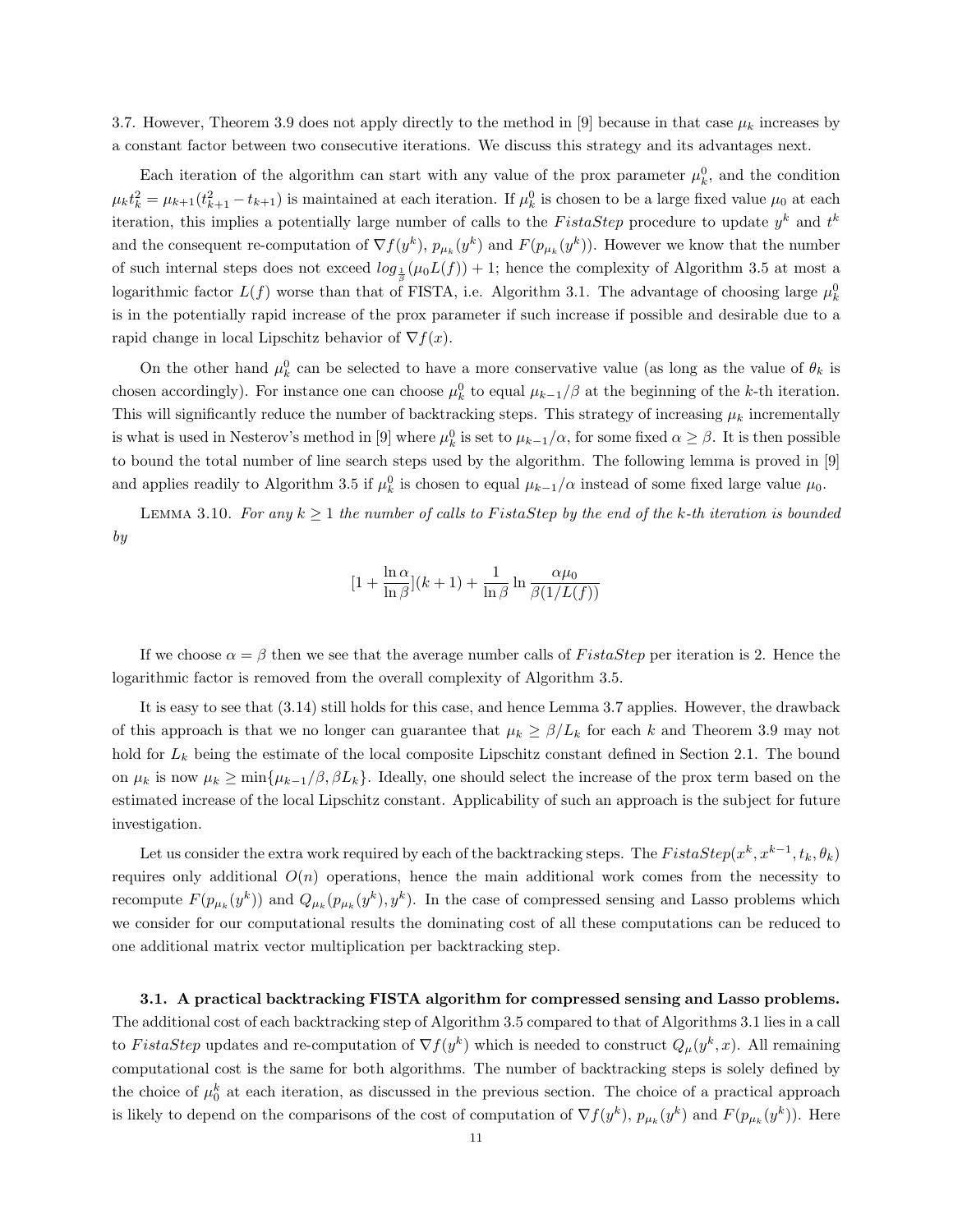we consider specific application of our backtracking algorithm to the problem of the form,

$$
(P) \qquad \min\{F(x) \equiv \|Ax - b\|^2 + g(x) : x \in \mathbb{R}^n\}.
$$
\n(3.17)

We assume here that  $g(x)$  is a simple function, such as  $||x||_1$ , as in the case of CS or Lasso [4, 13] or  $\sum_i ||x_i||_2$ as in the case of group Lasso [15]. In this case  $\nabla f(x) = A^{\top}(Ax - b)$ . Recall expression for  $y^k$ :

$$
y^{k} = x^{k-1} + \frac{t_{k-1} - 1}{t_{k}} [x^{k-1} - x^{k-2}]
$$

which implies that

$$
\nabla f(y^k) = \nabla f(x^{k-1}) + \frac{t_{k-1} - 1}{t_k} [\nabla f(x^{k-1}) - \nabla f(x^{k-2})].
$$

Hence, if  $\nabla f(x^{k-1})$  and  $\nabla f(x^{k-2})$  are available, then  $\nabla f(y^k)$  can be computed in  $O(n)$  operations for value of  $t_k$ . Since the backtracking step changes only the value of  $t_k$  but not  $x^{k-1}$  or  $x^{k-2}$ , this means that the extra cost of each backtracking step of Algorithm 3.5 compared to that of Algorithms 3.1 is only  $O(n)$ , which is negligible.

However, as discussed earlier, using larger values of  $\mu_0^k$  may result in a higher number of backtracking steps, hence we should analyze the cost of a backtracking step itself. For simple forms of  $g(x)$  computing  $p_{\mu_k}(y^k)$  given  $\nabla f(y^k)$  takes  $O(n)$  operations. Finally computing  $F(p_{\mu_k}(y^k))$  requires one matrix-vector product for computing  $Ax - b$ . Once  $x^k$  is determined via backtracking an additional matrix-vector product is employed to compute  $\nabla f(x^k)$ , however, this last computation is not a part of the backtracking procedure. Assuming that matrix-vector product comprise the dominant cost of each iteration, then the total cost of an iteration without backtracking equals two matrix vector products, while the cost of an iteration with backtracking contains additional matrix-vector product per each backtracking step. For instance, if  $\mu_k^0 = \mu_{k-1}/\beta$ , then by Lemma 3.10, the average cost of an iteration of Algorithm 3.5 is 3/2 that of Algorithms 3.1. Such cost increase is beneficial if the number of iterations Algorithm 3.5 is proportionately smaller.

In the examples we consider in our computational experiments in Section 5 increasing  $\mu_k$  at each iterations appears to be wasteful. Hence we choose to allow for the increase of the value of the prox parameter every l iteration, where l is chosen heuristically. In particular we try several different values of l during the first 100 iterations and then settle with the value of  $l$  which gives least number of failed backtracking steps. The key assumption for using such a heuristics is that the behavior of the algorithm at later iterations is similar to that during earlier iterations. While the behavior of the algorithm is problem-dependent, in our experiments this heuristic produced good results. We believe that this is due to the fact that the local Lipschitz constants do not vary dramatically for the problems in our experiments. In case of significant changes in the Lipschitz constants we believe any backtracking heuristic will produce significant improvement over pure FISTA algorithm as it will allow the prox parameter to increase sooner or later.

4. Fast Alternating Linearization Methods. In this section, we propose a backtracking version of the fast alternating linearization method (FALM) with step skipping [7] which is given below as Algorithm 4.2. This algorithm can be viewed as an extension of FISTA, where the linearization is applied to each of the two parts of  $F(x)$  in turn. This similarity to FISTA allows us to extend our backtracking approach and convergence rates results to FALM.

The main difference between FISTA and FALM is that FISTA approximates only the first part of the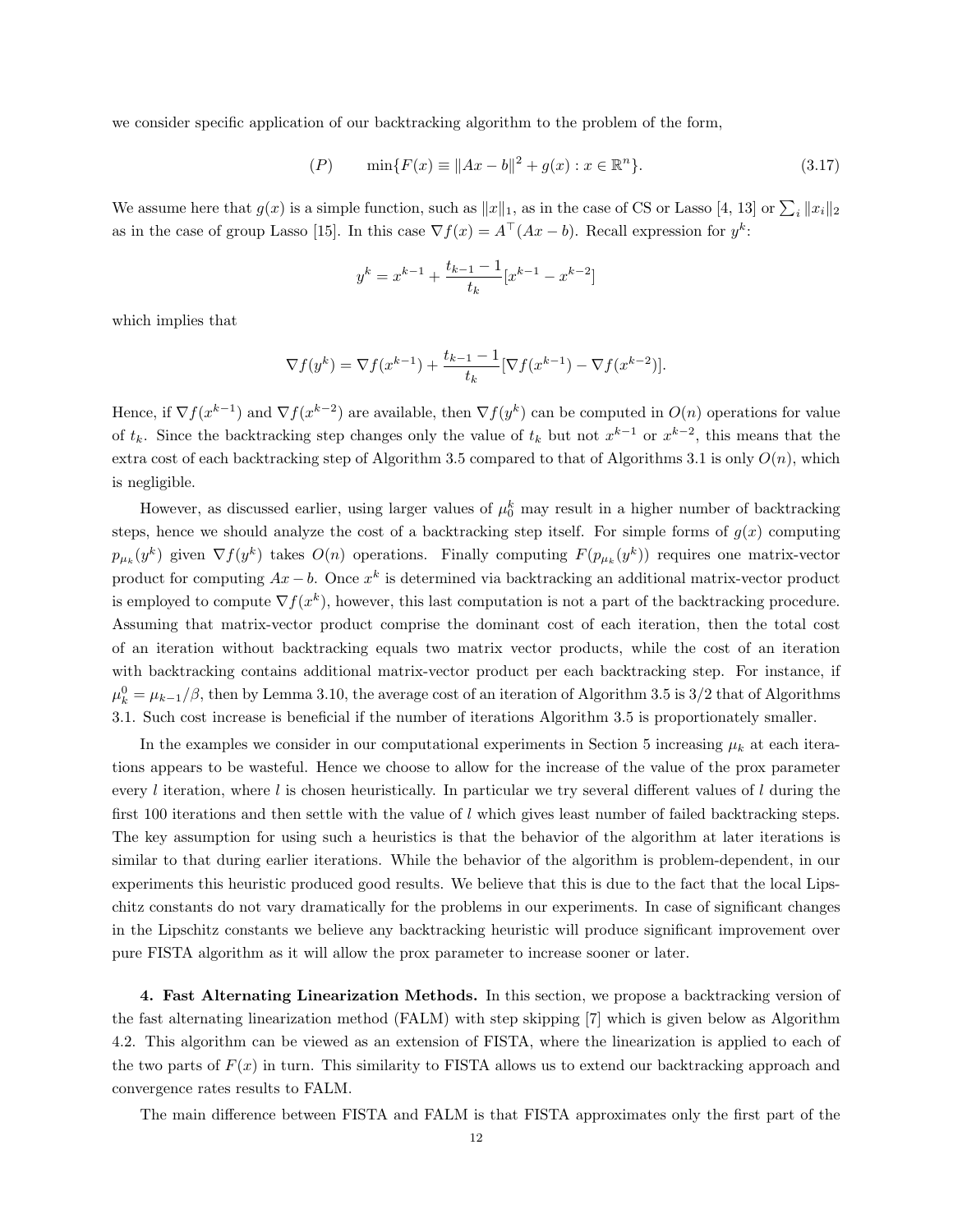composite objective function  $F(x)$ , while FALM applies alternating approximations to each of the two parts of  $F(x)$ . Hence, we consider the following two approximations of  $F(x)$  and their minimizers:

DEFINITION 4.1.

$$
Q_{\mu}^{f}(u, v) := f(v) + \langle u - v, \nabla f(v) \rangle + \frac{1}{2\mu} ||u - v||^{2} + g(u).
$$

$$
p^f_\mu(v) := \arg\min_u Q^f_\mu(u,v).
$$

$$
Q_{\mu}^{g}(u, v) := f(v) + \langle v - u, \lambda \rangle + \frac{1}{2\mu} ||u - v||^{2} + g(u),
$$

where  $\lambda$  is some element of the subdifferential  $\partial g(u)$ .

$$
p^g_\mu(u) := \arg\min_v Q^g_\mu(u,v).
$$

Algorithm 4.2 (FALM-S) given below was proposed in [7] for the cases when computing  $p_{\mu}^{f}(v)$  and  $p_{\mu}^{g}(u)$ , defined above, is relatively easy; i.e., comparable to a gradient computation of g and f respectively. We call k-th iteration of this algorithm a *skipping step* if  $x^k = z^k$ , and a *regular step* if  $x^k \neq z^k$ . Skipping steps are designed to accommodate those cases when the condition  $F(p_\mu^g(u)) \leq Q_\mu^g(u, p_\mu^g(u))$  fails. Since g is not a smooth function it may not be possible to satisfy the above condition by choosing a sufficiently small value of  $\mu$ . Hence when the minimization of  $Q_{\mu}^g(v, u)$  in v does not produce the desired function reduction, the corresponding step is simply skipped.

ALGORITHM 4.2.

FALM with Skipping Steps (FALM-S) 0. Choose  $x^0 = y^0 = y^{-1} = z^1$  and  $\lambda^1 \in -\partial g(z^1)$ , set  $t_1 = 1$  and  $t_0 = 0$ ; 1. for  $k = 1, 2, ...$  do (1)  $x^k := p^g_\mu(z^k)$ (2) If  $F(x^k) > Q^g_{\mu}(z^k, x^k)$  then If x-step was not skipped at iteration  $k - 1$ ,  $\theta_{k-1} := 2$ else $\theta_{k-1} := 1$  $(t_k, z^k) := \text{F} \text{i} \text{st} \text{a} \text{S} \text{t} \text{e} \text{p} (y^{k-1}, y^{k-2}, t_{k-1}, \theta_{k-1})$  $x^k := z^k$ (3)  $y^k := p_\mu^f(x^k)$ If  $x^k = z^k$  then  $\theta_k := 1/2$ else  $\theta_k := 1$  $(t_{k+1}, z^{k+1}) := Fist aStep(y^k, y^{k-1}, t_k, \theta_k)$ (4) Choose  $\lambda^{k+1} \in -\partial g(z^{k+1})$ 

For efficient computation of  $\lambda^{k+1} \in -\partial g(z^{k+1})$  we refer the reader to [7].

As one can observe, Algorithm 4.2 does not include a mechanism for selecting  $\mu$  at each iteration the prox parameter is assumed to be fixed. In that case  $\theta_k$  parameter in FistaStep computation equals  $(\mu + \mu)/(\mu + \mu) = 1$  when on both iterations, k and  $k + 1$ , there was no skipped steps. Alternatively,  $\theta_k =$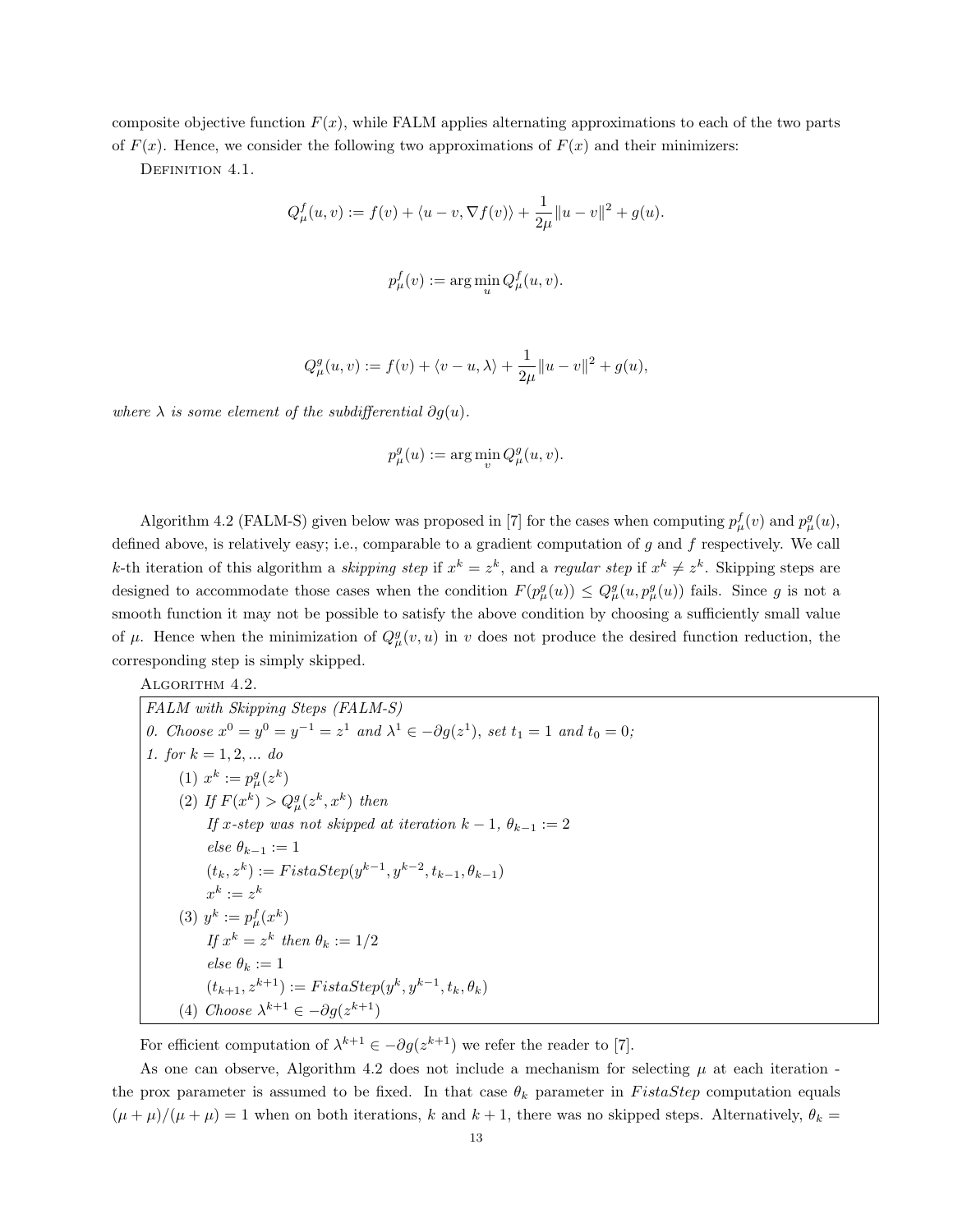$\mu/(\mu+\mu) = 1/2$  when a step was skipped on iteration k but not on iteration  $k+1$ , while  $\theta_k = (\mu+\mu)/\mu = 2$ when a step was skipped on iteration  $k + 1$  but not on iteration k. The convergence rate results in [7] can be easily extended to the case when  $\mu_k$  is chosen via backtracking as it is done in FISTA, as long at  $\mu_k \leq \mu_{k-1}$ , with the same values for  $\theta_k$ . Here we propose a backtracking variant of FALM-S, which is given below as Algorithm 4.3. We note that we now have two linearization and minimization steps per iteration; hence, we allow the parameter  $\mu$  to be set separately to  $\mu_k^x$  and  $\mu_k^y$ , respectively, for each of the minimization steps. The average  $\mu_k = (\mu_k^x + \mu_k^y)/2$  is then used to compute  $\theta_k$  and, hence, to update the parameter  $t_{k+1}$ . The new algorithm is a generalization of Algorithm 4.2 and includes skipping steps as a special case when  $skip = true$ and  $\mu_k^x = 0$ .

ALGORITHM 4.3.

FALM-BKTR 0. Choose  $x^0 = y^0 = y^{-1} = z^1$ ,  $\mu_0 = \bar{\mu}_1^x = \bar{\mu}_1^y > 0, 0 < \beta < 1$ , set  $t_1 = 1$  and  $t_0 = 0$ ; 1. for  $k = 1, 2, ...$  do (1) Set  $\mu_k^x := \bar{\mu}_k^x, \mu_x^y := \bar{\mu}_k^y, skip := true$ (2) Compute  $p_{\mu_k^x}^g(z^k)$ If  $F(p_{\mu_k^x}^g(z^k)) \leq Q_{\mu_k^x}^g(z^k, p_{\mu_k^x}^g(z^k))$  then  $x^k := p_{\mu_k^x}^g(z^k)$ , skip  $:=$  false  $else \mu_k^x = 0, \theta_{k-1} := 2\mu_{k-1}/\mu_k^y$ ,  $(t_k, z^k) := First \mathit{aStep}(y^{k-1}, y^{k-2}, t_{k-1}, \theta_{k-1}), x^k := z^k$ (3) Compute  $p_{\mu}^{f}$  $^f_{\mu_\nu^y}(x^k)$ If  $F(p_{.y}^f(x^k))$  $_{\mu_k^y}^f(x^k)) \leq Q_\mu^f$  $_{\mu_k^y}^f(p_\mu^f$  $\int_{\mu_k^f}^f(x^k), x^k)$  then  $y^k := p_{\mu_k^f}^y$  $_{\mu _{k}^{y}}^{y}(x^{k})$  $else \mu_k^y := \beta \mu_k^y, \mu_k := \frac{\mu_k^{x} + \mu_k^y}{2}, \theta_k := \mu_{k-1}/\mu_k, (t_k, z^k) := \text{FistaStep}(y^{k-1}, y^{k-2}, t_{k-1}, \theta_{k-1})$ If  $skip = false$ , return to  $(2)$ Else  $x_k := z_k$ , return to (3) (4) Choose  $\bar{\mu}_{k+1}^y, \bar{\mu}_{k+1}^x$  $\theta_k:=\frac{2\mu_k}{\bar{\mu}^y_{k+1}+\bar{\mu}^x_{k+1}},(t_{k+1},z^{k+1}):=Fistastep(y^k,y^{k-1},t_k,\theta_k)$ 

Let us, first, observe that the algorithm generates a sequence  $\{\mu_k, t_k\}$  which satisfy condition analogous to condition (3.11), which we required for FISTA-BKTR. Indeed, it is evident from the computation of  $\theta_k$ that  $\theta_k = \mu_k / \mu_{k+1}$ , with  $\mu_k = \frac{\mu_k^2 + \mu_k^y}{2}$  and hence  $\mu_k t_k^2 = \mu_{k+1} t_{k+1} (t_{k+1} - 1)$  for all k.

To obtain a bound on the number of iterations required by Algorithm 4.3 to reach an  $\epsilon$ -optimal solution, we need the following lemma.

LEMMA 4.4. The sequence  $\{x^k, y^k\}$  generated by Algorithm 4.3 satisfies

$$
2(\mu_k t_k^2 v_k - \bar{\mu}_{k+1} t_{k+1}^2 v_{k+1}) \ge ||u^{k+1}||^2 - ||u^k||^2,
$$
\n(4.1)

where  $u^k := t_k y^k - (t_k - 1)y^{k-1} - x^*, v_k := 2F(y^k) - 2F(x^*)$  and  $\mu_k = (\mu_k^x + \mu_k^y)/2$ .

Proof. We will prove that the following inequality holds:

$$
2(\mu_k t_k^2 v_k - \mu_{k+1} t_{k+1}^2 v_{k+1})
$$
  
\n
$$
\geq t_{k+1} (t_{k+1} - 1) \left( \|y^{k+1} - y^k\|^2 - \|z^{k+1} - y^k\|^2 \right) + t_{k+1} \left( \|y^{k+1} - x^*\|^2 - \|z^{k+1} - x^*\|^2 \right).
$$
\n(4.2)

The proof of (4.1) and hence, the lemma, then follows from the fact that the right hand side of inequality  $(4.2)$  equals

$$
||t_{k+1}y^{k+1} - (t_{k+1} - 1)y^k - x^*||^2 - ||t_{k+1}z^{k+1} - (t_{k+1} - 1)y^k - x^*||^2 = ||u^{k+1}||^2 - ||u^k||^2,
$$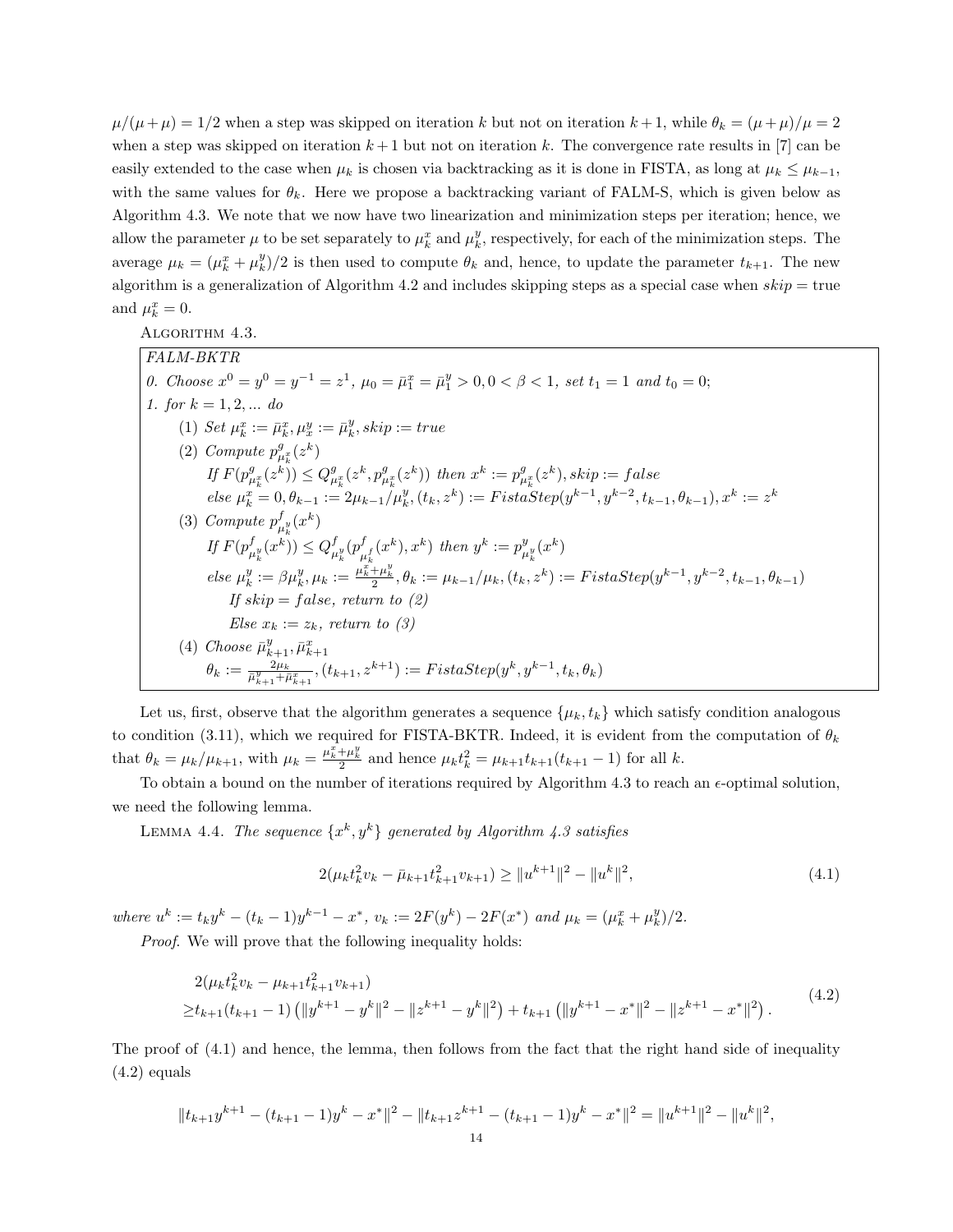where we have used the fact that  $t_{k+1}z^{k+1} := t_{k+1}y^k + t_k(y^k - y^{k-1}) - (y^k - y^{k-1}).$ 

First applying Lemma 2.3 to the function  $Q_{\mu}^{f}(\cdot,\cdot)$  with  $\mu = \mu_{k+1}^{y}$ ,  $x = y^{k}$  and  $y = x^{k+1}$ , we have  $p^f$  $_{\mu_{k+1}^{y}}^{f}(y) = y^{k+1}$  and

$$
2\mu_{k+1}^y(F(y^k) - F(y^{k+1})) \ge ||y^{k+1} - y^k||^2 - ||x^{k+1} - y^k||^2. \tag{4.3}
$$

In the case of a regular iteration, that is when  $\mu_{k+1}^x > 0$ , applying Lemma 2.3 to the function  $Q_\mu^g(\cdot, \cdot)$  with  $\mu = \mu_{k+1}^x, x = y^k$  and  $y = z^{k+1}$ , we obtain  $p_{\mu_{k+1}}^g(y) = x^{k+1}$  and

$$
2\mu_{k+1}^x(F(y^k) - F(x^{k+1})) \ge ||x^{k+1} - y^k||^2 - ||z^{k+1} - y^k||^2. \tag{4.4}
$$

In the case when  $\mu_{k+1}^x = 0$ , since  $x^{k+1} := z^{k+1}$ , (4.4) still holds.

Summing (4.3) and (4.4), and using the fact that  $F(y^{k+1}) \leq F(x^{k+1})$ , we obtain,

$$
2\mu_{k+1}(v_k - v_{k+1}) = 2\mu_{k+1}(2F(y^k) - 2F(y^{k+1})) \ge ||y^{k+1} - y^k||^2 - ||z^{k+1} - y^k||^2 \tag{4.5}
$$

Again, applying Lemma 2.3 in the case when  $\mu_{k+1}^x > 0$  to the function  $Q_{\mu_{k+1}^x}^g(\cdot,\cdot)$  with  $x = x^*$  and  $y = z^{k+1}$ , we get  $p_{\mu_{k+1}^x}^g(y) = x^{k+1}$  and

$$
2\mu_{k+1}^x(F(x^*) - F(x^{k+1})) \ge ||x^{k+1} - x^*||^2 - ||z^{k+1} - x^*||^2. \tag{4.6}
$$

On the other hand, if  $\mu_{k+1}^x = 0$  then  $x^{k+1} := z^{k+1}$  and (4.6) still holds. Lemma 2.3 applied to the function  $Q_{m_{k+1}}^f(\cdot, \cdot)$  with  $x = x^*$ ,  $y = x^{k+1}$  and  $p_{\mu}^f$  $\mu_{k+1}^{f}(x^{k+1}) = y^{k+1}$  gives

$$
2\mu_{k+1}^y(F(x^*) - F(y^{k+1}) \ge ||y^{k+1} - x^*||^2 - ||x^{k+1} - x^*||^2. \tag{4.7}
$$

Summing (4.6) and (4.7), and again using the fact that  $F(y^{k+1}) \le F(x^{k+1})$  and  $\mu_k = (\mu_k^x + \mu_k^y)/2$ , we obtain,

$$
-2\mu_{k+1}v_{k+1} = 2\mu_{k+1}(2F(x^*) - 2F(y^{k+1})) \ge ||y^{k+1} - x^*||^2 - ||z^{k+1} - x^*||^2. \tag{4.8}
$$

If we multiply (4.5) by  $t_{k+1}(t_{k+1}-1)$ , and (4.8) by  $t_{k+1}^2$ , and take the sum of the resulting two inequalities, we get (4.2) by using the fact that  $\mu_k t_k^2 \ge \mu_{k+1} t_{k+1}(t_{k+1} - 1)$ .

Since Algorithm 4.3 maintains  $\theta_k = \mu_k/\mu_{k+1}$  on each iteration, then from Lemma 3.7 we know that for the sequence  $\{\mu_k, t_k\}$  generated by Algorithm 4.3,

$$
\mu_k t_k^2 \ge \left(\sum_{i=1}^k \sqrt{\mu_i}/2\right)^2. \tag{4.9}
$$

Now we are ready to give the complexity of Algorithm 4.3. Applying a proof equivalent to that of Theorem 3.4 we get

$$
F(x^{k}) - F(x^{*}) \le \frac{\|x^{0} - x^{*}\|^{2}}{4\mu_{k}t_{k}^{2}}.
$$
\n(4.10)

In the worst case we have  $\mu_0^x = 0$  and  $\mu_k \ge \frac{1}{2L(f)}$  and the algorithm reduces to FISTA. Hence, just as for FISTA, from (4.9) we have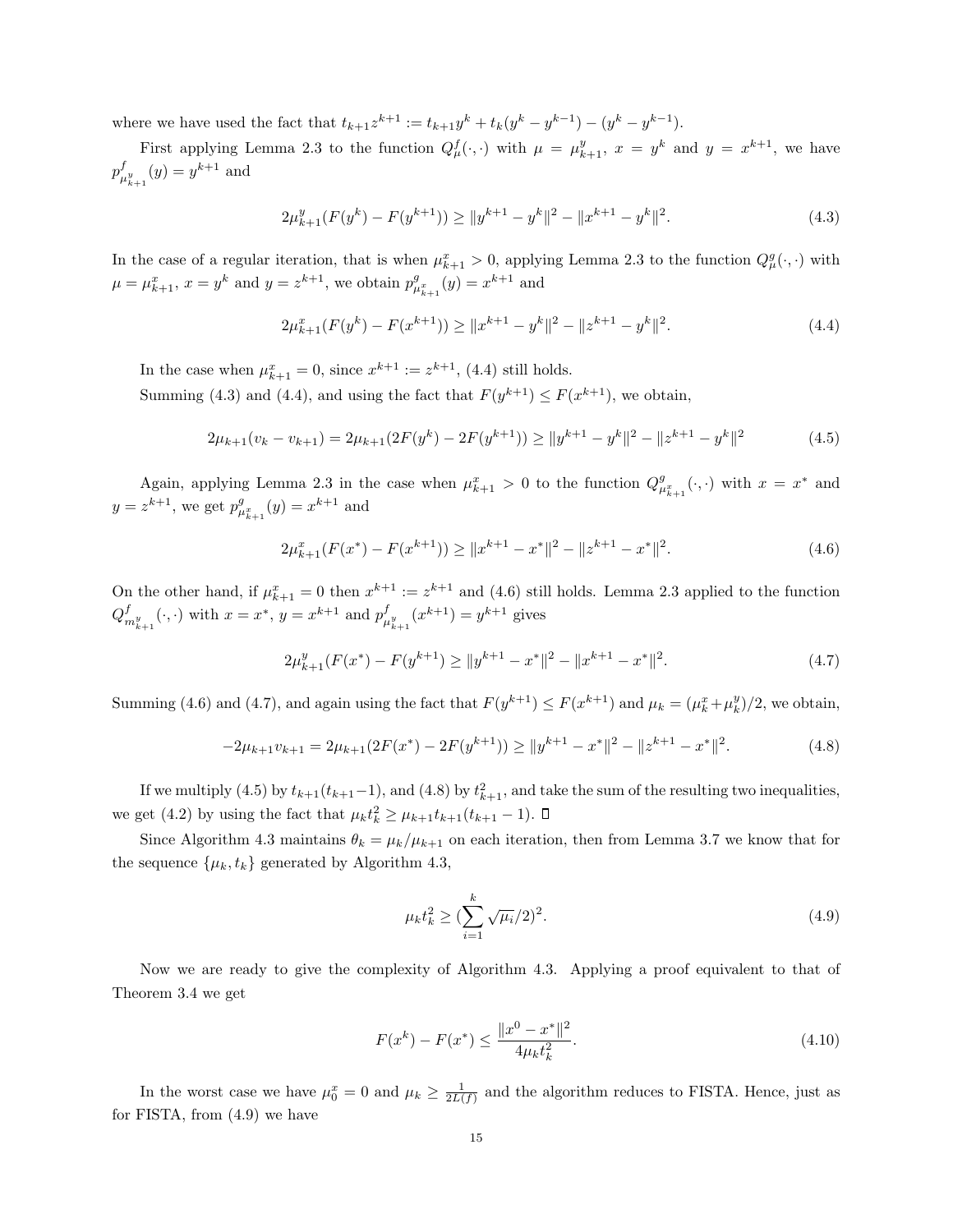THEOREM 4.5. At each iteration  $k$  of Algorithm 3.5 we have

$$
F(x^{k}) - F(x^{*}) = v_{k} \le \frac{2L(f) \|x^{0} - x^{*}\|^{2}}{\beta k^{2}}.
$$
\n(4.11)

More generally, similarly to the case of FISTA-BKTR, we have the following complexity result

THEOREM 4.6. Let  $\sqrt{\mu(k)} = (\sum_{i=1}^k \sqrt{\mu_i})/k$  be the "average" of the square roots of the average prox parameters  $\mu_i$  used during the first k iterations of Algorithm 4.3. Then

$$
F(x^{k}) - F(x^{*}) = v_{k} \le \frac{2||x^{0} - x^{*}||^{2}}{\mu(k)k^{2}}.
$$
\n(4.12)

Note that the prox parameters  $\mu_i$  now depend on the local composite Lipschitz constants of both f and g; i.e,  $L(f, g, y^k)$  and  $L(g, f, z^k)$ . For simplicity we write the statement of the theorem in terms of  $\mu(k)$  instead of  $L(f, g, y^k)$  and  $L(g, f, z^k)$  since the latter may not be well defined in some cases and the skipped steps need to be accounted for.

4.1. A practical backtracking FALM algorithm for compressed sensing and Lasso problems. We now discuss the additional cost of each backtracking step of Algorithm 4.3 compared to that of Algorithms 4.2 and a general efficient implementation of the algorithm targeted at the problems of the form (3.17).

We again assume here that  $g(x)$  is a simple function, hence computing  $p_{\mu}^{g}(y)$  is a relatively cheap operation. Computing  $p^f_{\mu^y}(x)$ , however, involves solving a system of linear equations with the matrix  $A^{\top}A +$  $\frac{1}{2\mu^y}I$ . In some compressed sensing problems A has a special structure, such that this system can be solved in  $O(n \log n)$  operations - the same work as is required to multiply A or  $A^{\top}$  by a vector, and hence to compute the gradient  $\nabla f(x) = A^{\top}(Ax - b)$  [7]. In cases when such special structure is not present, the work which involves factorization of  $A^{\top}A + \frac{1}{2\mu^y}I$  may be the dominant cost of the iteration, as it generally requires  $O(m^3)$  operations.

If  $\mu^y$  is fixed beforehand, then the matrix  $A^{\top}A + \frac{1}{2\mu^y}I$  can be factorized once, at the initialization stage of the algorithm, and hence the per iteration cost only involves additional matrix vector products. If  $\mu^y$  is updated in an arbitrary way on each iteration, then the factorization has to be repeated each time. Recall, that ideally we want  $\mu^y$  to have the largest possible value which satisfies the line search conditions in Step 2 of Algorithm 4.3 and that keeping  $\mu^y$  constant may result in very slow progress. Hence, again, there exists a tradeoff between choosing a suitable value of prox parameter and the per iteration cost. For practical efficiency we strive to achieve a reasonable balance. Assume that we choose some value  $\bar{\mu}_1^y$  at the beginning of the algorithm and we choose  $\bar{\mu}_{k+1}^y = \beta^i \mu_k^y$  for some  $i \in \mathbb{Z}$  at each iteration k. Note that in this case, for all k  $\mu_k^y$  can only take values  $\beta^j \mu_1^y$  for  $j \in Z$ . Let us consider  $\beta = 0.5$ . We also impose the following restriction of  $\mu_k^y$  - if  $\mu_k^y < \mu_1^y/1000$ , then the expected improvement achieved by Step 2 is too small and the step is automatically skipped; if  $\mu_k^y > 1000 \mu_1^y$ , the prox parameter the step size is large enough and no additional increase of  $\mu_k^y$  is necessary. Hence the only values allowed for  $\mu_k^y$  throughout the algorithm are  $\{2^{-10}\mu_1^y, 2^{-9}\mu_1^y, ..., 0, 2\mu_1^y, 4\mu_1^y, ..., 2^{10}\mu_1^y\}$ , overall 21 possible values. As soon as one of these values occurs in the algorithm the corresponding matrix factorization can be computed and stored for future use.

If the skipping of Step 2 occurs for a few consecutive iterations we may choose to automatically skip this step in the further iterations and thus avoid the additional cost of computing  $p_{\mu}^{f}(x)$ . In this case the FALM-BKTR algorithm reduces FISTA-BKTR. We found it beneficial to attempt Step 2 from time to time even after it has been skipped consistently on prior iterations.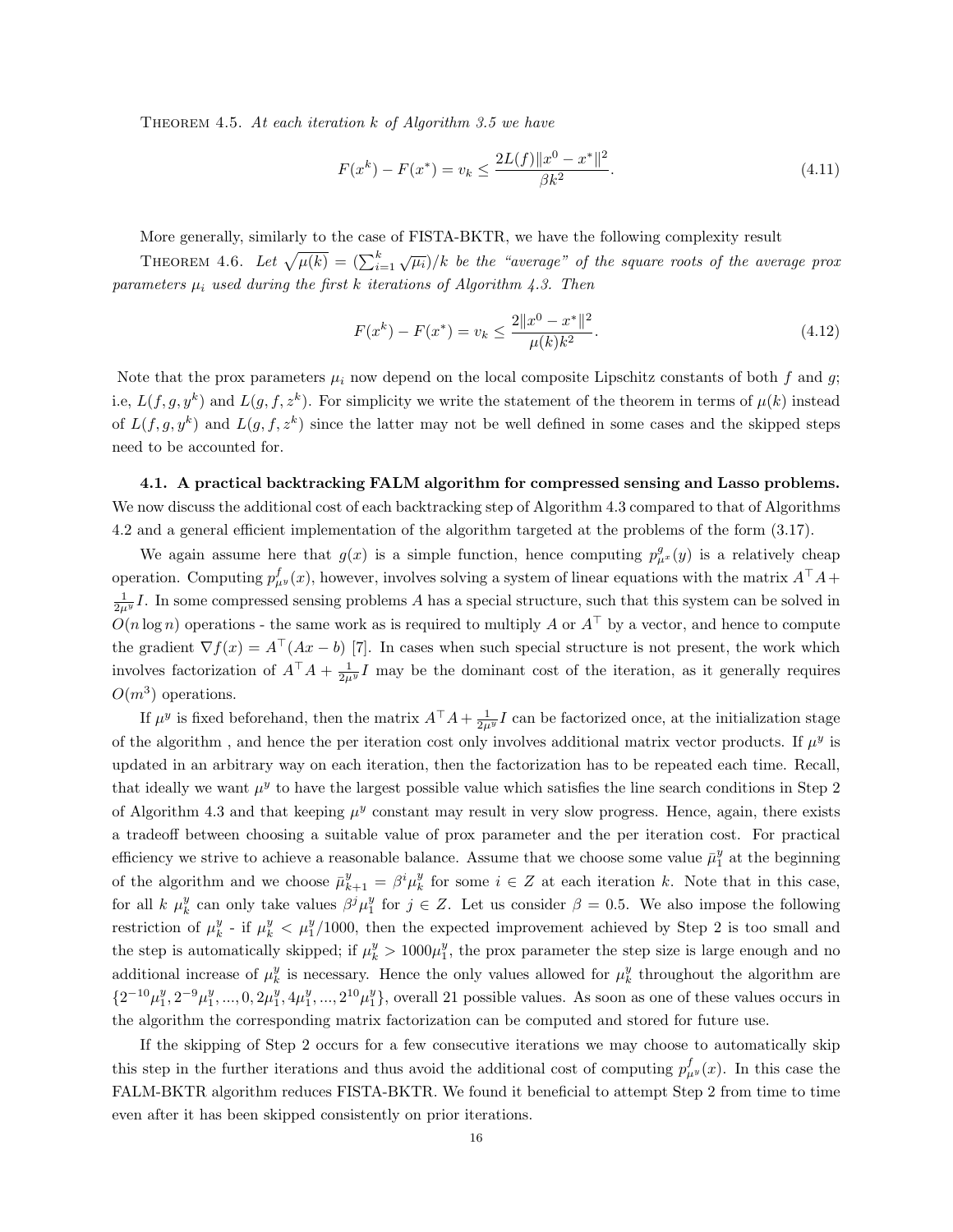The management of  $\mu_k^x$  parameter and the additional per iteration cost of step 3 can be executed similarly to what is described in Section 3.1 for the FISTA-BKTR implementation.

5. Computational results. We now present numerical results for several sparse optimization problems of the standard compressed sensing or Lasso form:

$$
\bar{x} := \arg\min_{x} \quad \frac{1}{2} \|Ax - b\|_2^2 + \rho \|x\|_1,\tag{5.1}
$$

with  $f(x) := \frac{1}{2} ||Ax - b||_2^2$  and  $g(x) := \rho ||x||_1$ .

We compare the following algorithms.

- FISTA: the original FISTA, [1], as described in Algorithm 3.1 with  $\theta_k = 1$ .
- FISTA-BKTR: an efficient implementation of Algorithm 3.5 as discussed in Section 3.1.
- FALM: an implementation of Algorithm 4.2 as discussed in Section 4.
- FALM-BKTR: an efficient implementation of Algorithm 4.3 as discussed in Section 4.1.
- SpaRSA: a gradient based algorithm, with the use of shrinking, described in [5].
- Yall1: a solver based on alternating directions methods described in [16].

We compared the performance of the algorithms benchmarking them against FISTA. In particular, we ran FISTA for j iterations and recorded the best objective function value  $FISTA(j)$  achieved by FISTA thus far. Then for all other algorithms, we recorded the number of the iterations it took to reach a function value which is smaller than  $FISTA(j)$ . We report the number of iterations as well as the number of matrixvector multiplications. Throughout our tests, the maximum number of iterations is set to be 100000, and the tolerance is set to be  $10^{-3}$  which means that the algorithm terminates when the objective function value is within 10<sup>−</sup><sup>3</sup> from the optimal (precomputed). We report the final objective function value when each algorithm terminates.

The main goal of our experiments is to demonstrate that our full backtracking strategy provides not only theoretical but practical advantage when applied to FISTA and FALM methods. The comparison to Yall1 and SpaRSA methods is only presented here to gauge the difficulty of the problems in our experiments and to demonstrate that behavior of our methods is reasonable. Our implementations were written in MATLAB and run in MATLAB R2010b on a laptop with Intel Core Duo 1.8 GHz CPU and 2GB RAM. We used the default setting for both Yall1 and SpaRSA, which likely accounts for the bad performance of these algorithms on some of the problems.

5.1. The Spear Examples. This set of instances are obtained from the Sparse Exact and Approximate Recovery Project and can be downloaded from either of the following links:

- http://imo.rz.tu-bs.de/mo/spear/
- https://coral.ie.lehigh.edu/projects/SPAROPTLIB/wiki/SparseOptimizationLibrary.

Spear10 (1024  $\times$  512). Dynamic range is 3.02e+4. Sparsity is 18 (i.e. 18 nonzero elements in the true solution). This problem provides a relatively easy instance when  $\rho = 1$  but the difficulty increases substantially as  $\rho$  decreases.

From Table 5.1, we see that the algorithms with backtracking (FISTA-BKTR and FALM-BKTR) were generally faster than their basic counterparts (FISTA, FALM) in terms of the number of matrix-vector multiplications. For example, it only takes 627 iterations and 1343 matrix-vector multiplications for FISTA-BKTR to reduce the objective function value below  $FISTA(1000) = 1.0035e + 5$ . Comparing FALM-S1 and FALM-BKTR, we observe that the latter is faster for the same initial choice of  $\mu_g$  ( $\mu_g = 1$ ). Initial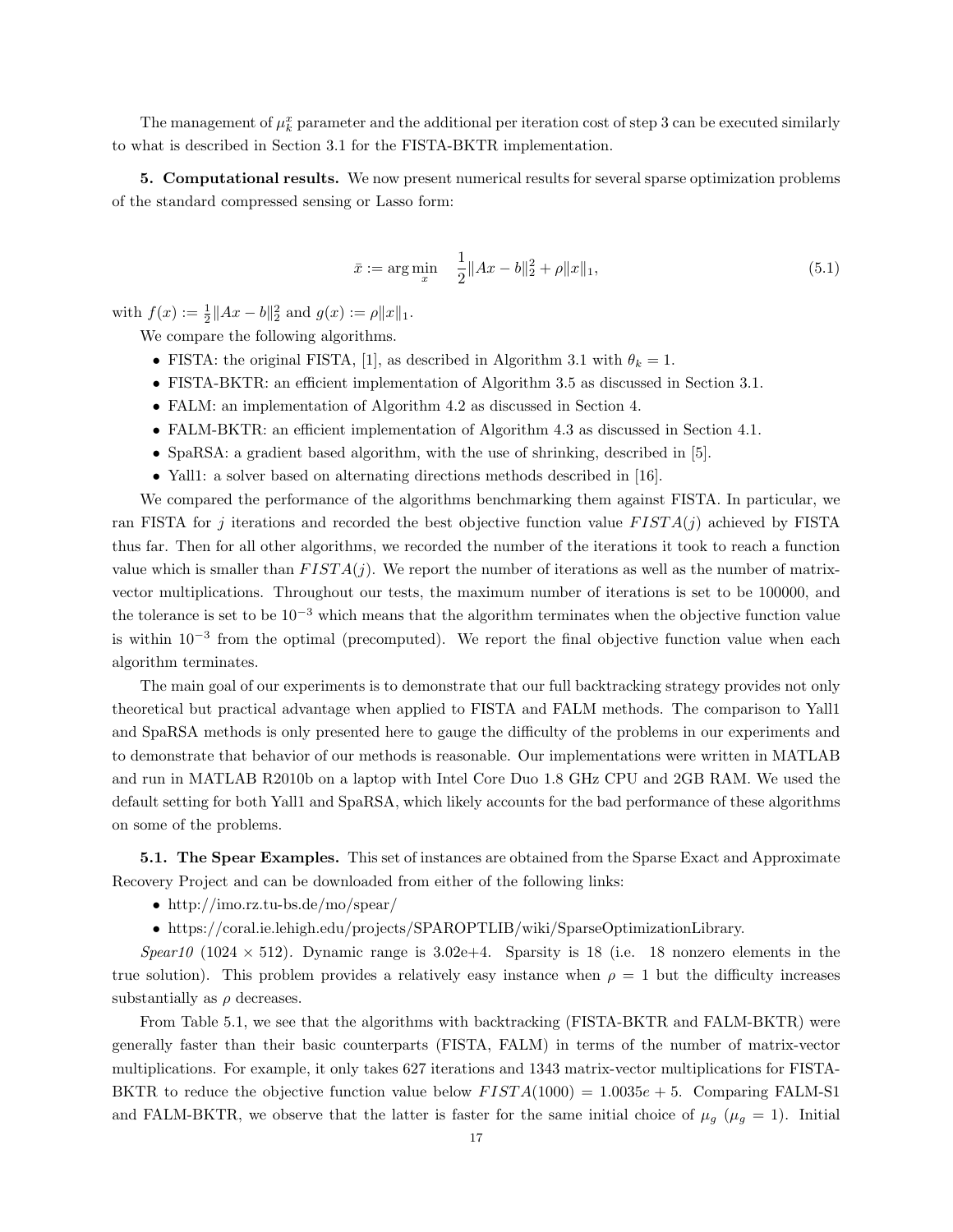## TABLE 5.1

Comparison of the algorithms for solving (5.1) with  $\rho = 1$  on Spear10. FIST  $A(100) = 5.3839e + 5$ , FIST  $A(500) = 1.2799e + 5$ ,  $FISTA(1000) = 1.0035e + 5$ . The starting  $\mu$  for FISTA/FISTA-BKTR,  $\mu_f$  for FALM/FALM-BKTR and  $\mu_g$  for FALM-BKTR are all set to be 1. For FALM (with skipping), we tried different values for  $\mu_g$ . The starting  $\mu_g$ 's for FALM-S1, FALM-S2, FALM-S3 are 1, 10 and 100, respectively. Moreover, for FALM/FALM-BKTR the number in parentheses is the number of matrix factorization required overall.

| solver            | iter           | mult  | iter | mult    | iter | mult     | final iter | mult     | final Obj.   |
|-------------------|----------------|-------|------|---------|------|----------|------------|----------|--------------|
| <b>FISTA</b>      | 100            | 206   | 500  | 1006    | 1000 | 2006     | 1065       | 2133     | $9.997e + 4$ |
| <b>FISTA_BKTR</b> | 69             | 170   | 283  | 619     | 627  | 1343     | 647        | 1404     | $9.997e + 4$ |
| FALM-S1           | 30             | 94(2) | 117  | 355(2)  | 376  | 1037(11) | 586        | 1457(11) | $9.997e + 4$ |
| FALM-S2           | 10             | 34(2) | 39   | 121(2)  | 206  | 565(11)  | 273        | 699 (11) | $9.997e + 4$ |
| FALM-S3           | $\overline{4}$ | 16(2) | 17   | 57(4)   | 355  | 812(11)  | 464        | 1030(11) | $9.997e + 4$ |
| FALM_BKTR         | 8              | 28(8) | 26   | 112(10) | 85   | 396(21)  | 136        | 546(21)  | $9.997e + 4$ |
| SpaRSA            | 98             | 196   | 1487 | 2974    | 1689 | 3378     | 1729       | 3458     | $9.997e+4$   |
| YALL1             | 18             | 55    | 30   | 91      | 89   | 268      | 93         | 280      | $9.997e+4$   |

performance of FALM-S2 and, especially, FALM-S3 is good due to larger starting values for  $\mu_q$ , however this performance slows down compared to FALM-BKTR as iterations progress. This indicates that the full backtracking strategy can help accelerate the original algorithms at any stage.



FIG. 5.1. Comparison on the  $\mu$  values while solving (5.1) with  $\rho = 1$  on Spear10

In Figure 5.1 we plot how  $\mu$  changes during iterations taken by FISTA and FISTA-BKTR when solving (5.1) with  $\rho = 1$  on Spear10. We see that, FISTA-BKTR can achieve larger values of  $\mu$  by allowing backtracking, and thus performs large steps on some of the iterations, which corresponds with the smaller number of iterations required by FISTA-BKTR.

Table 5.2 shows the results on Spear10 problem with  $\rho = 0.01$ . This problem provides a difficult instance where our backtracking methods appears to provide clear advantage. SpaRSA did not converge to the proximity of the solution, while Yall1 only achieved accuracy of 10<sup>−</sup><sup>1</sup> , but not 10<sup>−</sup><sup>3</sup> . Here we observe that FISTA-BKTR retains its advantage, while FALM-BKTR seems to slow down compared to FALM method when it gets closer to the solutions. The reasons for this behavior will be investigated in the future.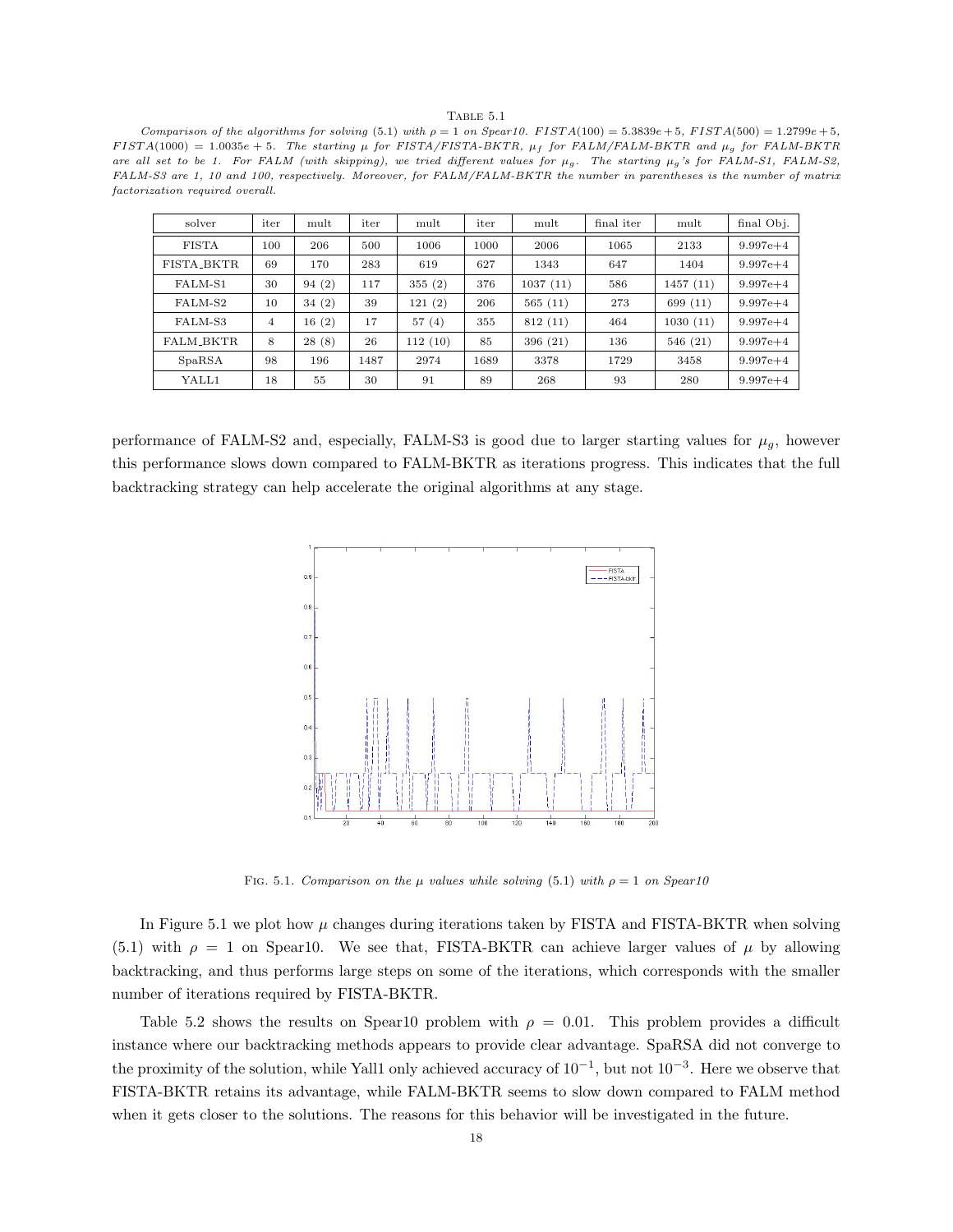TABLE 5.2 Comparison of the algorithms for solving (5.1) with  $\rho = 0.01$  on Spear10. The starting  $\mu$  is set to be 0.01. FISTA(100) =  $6.0980e + 3$ ,  $FISTA(500) = 5.8943e + 3$ ,  $FISTA(1000) = 5.4176e + 3$ .

| solver            | iter | mult  | iter | mult   | iter | mult   | final iter | mult      | final Obj.      |
|-------------------|------|-------|------|--------|------|--------|------------|-----------|-----------------|
| <b>FISTA</b>      | 100  | 206   | 500  | 1006   | 1000 | 2006   | 17846      | 35695     | 999.4           |
| <b>FISTA_BKTR</b> | 79   | 190   | 372  | 804    | 746  | 1607   | 12547      | 26527     | 999.4           |
| FALM-S1           | 24   | 76(2) | 156  | 472(2) | 313  | 943(2) | 5298       | 15903(11) | 999.4           |
| FALM-S2           | 7    | 25(2) | 53   | 163(2) | 108  | 328(2) | 1221       | 3674(11)  | 999.4           |
| FALM-S3           | 4    | 16(2) | 16   | 52(2)  | 33   | 103(2) | 287        | 869 (11)  | 999.4           |
| <b>FALM BKTR.</b> | 7    | 25(7) | 12   | 40(11) | 18   | 64(11) | 252        | 1078(21)  | 999.4           |
| SpaRSA            | 30   | 60    | 687  | 1374   | 5024 | 10048  | 100000     | 200000    | 2151.1 (Failed) |
| YALL1             | 65   | 196   | 65   | 196    | 66   | 199    | 95         | 286       | 1015.3          |

Spear3 (1024×512). with  $\rho = 0.1$ . Dynamic range is 2.7535e+4. Sparsity is 6. We observe that behavior of FALM-BKTR converges to that of FISTA-BKTR in later iterations due to persistent skipping of Step 2.

TABLE  $5.3$ Comparison of the algorithms for solving (5.1) with  $\rho = 0.1$  on Spear3. The starting  $\mu$  is set to be 1. FISTA(100) = 1.1825e+4,  $FISTA(500) = 1.1793e + 4, FISTA(1000) = 1.1784e + 4.$ 

| solver           | iter | mult    | iter | mult     | iter | mult     | final iter | mult      | final Obj.         |
|------------------|------|---------|------|----------|------|----------|------------|-----------|--------------------|
| <b>FISTA</b>     | 100  | 211     | 500  | 1011     | 1000 | 2011     | 28517      | 57045     | $7.33e + 3$        |
| FISTA_BKTR       | 236  | 535     | 241  | 547      | 324  | 722      | 3149       | 6767      | $7.33e + 3$        |
| FALM-S1          | 8    | 28(2)   | 166  | 378 (11) | 559  | 1164(11) | 27287      | 54620(11) | $7.33e + 3$        |
| FALM-S2          | 6    | 34(2)   | 112  | 266(11)  | 547  | 1136(11) | 28063      | 56168(11) | $7.33e + 3$        |
| FALM-S3          | 105  | 245(11) | 506  | 1047(11) | 826  | 1687(11) | 22430      | 44895(11) | $7.33e + 3$        |
| <b>FALM_BKTR</b> | 6    | 34(6)   | 145  | 485(17)  | 276  | 827 (17) | 3819       | 10271(17) | $7.33e + 3$        |
| SpaRSA           | 5    | 10      | 264  | 528      | 1215 | 2430     | 100000     | 200000    | $1.02e+4$ (Failed) |
| YALL1            | 418  | 1255    | 418  | 1255     | 418  | 1255     | 809        | 2428      | $7.33e + 3$        |

5.2. Bdata problems. Bdata test set was originally created by A. Nemirovski with the aim to imitate examples with worst-case complexity for the first-order methods. This problem, however, provides a relatively easy instance probably due to presence of the  $\ell_1$  term in the objective. Here we present results for Bdata1  $(1036 \times 1036)$ , with  $\rho = 0.0001$ ; dynamic range is 5.9915 and sparsity is 16.

TABLE  $5.4$ Comparison of the algorithms for solving (5.1) with  $\rho = 0.0001$  on Bdata1. The starting  $\mu$  is set to be 1. FIST A(10) = 0.0015,  $FISTA(50) = 4.6868e - 4$ ,  $FISTA(100) = 1.8933e - 4$ ,  $FISTA(200) = 1.6275e - 4$ . The tolerance<sub>b</sub> is set to be 0.001.

| solver       | iter           | mult      | iter | mult   | iter | mult     | final iter | mult     | final Obj. |
|--------------|----------------|-----------|------|--------|------|----------|------------|----------|------------|
| <b>FISTA</b> | 10             | 22        | 50   | 102    | 100  | 202      | 200        | 402      | $1.63e-4$  |
| FISTA_BKTR   | 8              | 18        | 40   | 99     | 81   | 193      | 160        | 368      | $1.63e-4$  |
| FALM-S1      | 8              | (2)<br>22 | 37   | 112(5) | 114  | 282(11)  | 190        | 434(11)  | $1.63e-4$  |
| FALM-S2      | $\overline{4}$ | 10(2)     | 17   | 51(5)  | 95   | 224(11)  | 172        | 378 (11) | $1.63e-4$  |
| FALM-S3      | $\overline{2}$ | 4(1)      | 12   | 38(8)  | 93   | 212(11)  | 169        | 364(11)  | $1.63e-4$  |
| FALM_BKTR    | 5              | 13(5)     | 14   | 60(9)  | 80   | 331 (19) | 142        | 479 (19) | $1.63e-4$  |
| SpaRSA       | 8              | 16        | 55   | 110    | 166  | 332      | 230        | 460      | $1.63e-4$  |
| YALL1        | 16             | 49        | 27   | 82     | 36   | 109      | 81         | 244      | $1.63e-4$  |

5.3. Sparco problems. This category of instances are obtained from [2]. Due to the fact that the Sparco instances use function handles for matrix computation, which our FALM implementation is not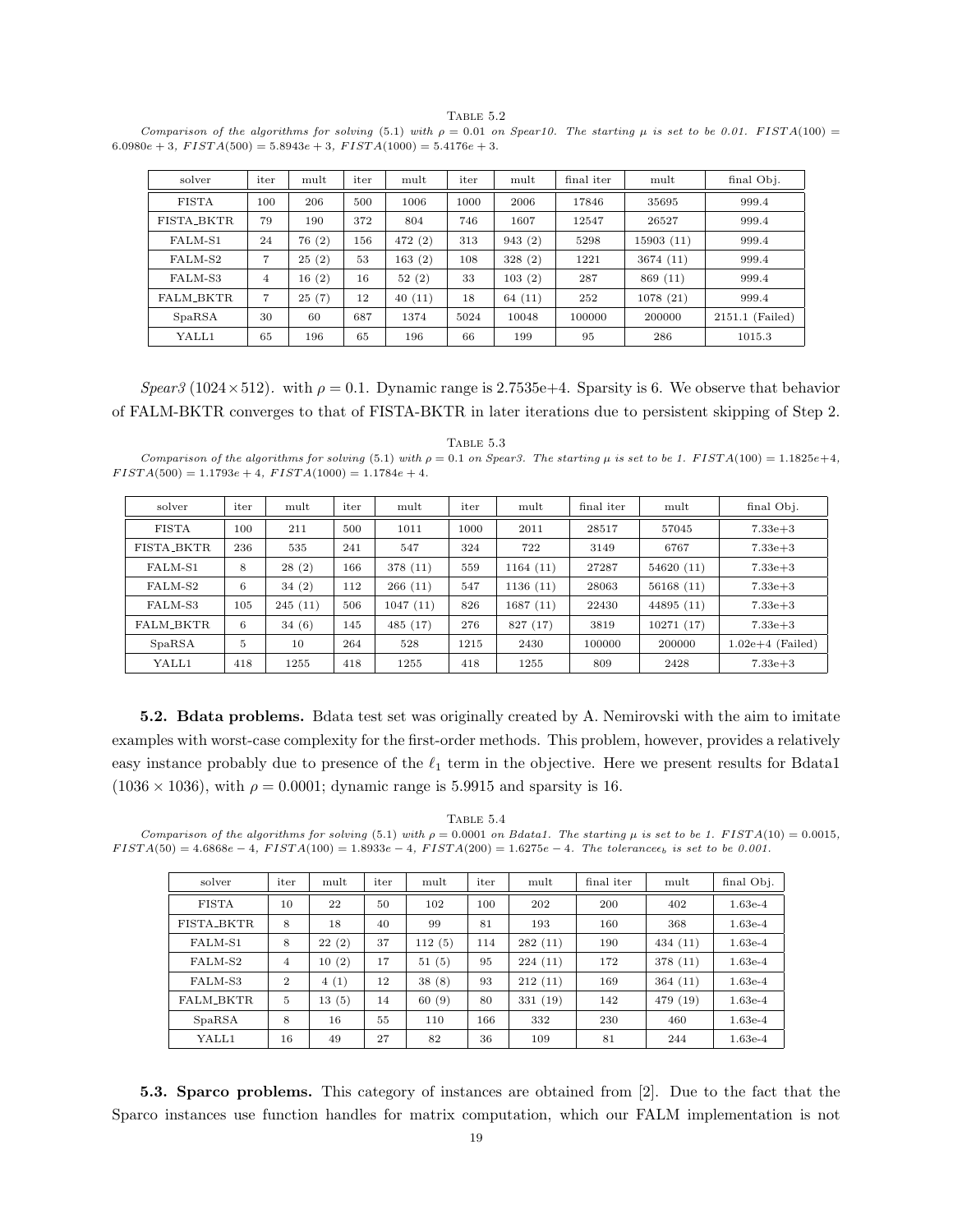equipped to utilize, we do not include FALM in this comparison. We present results for  $Sparco3$  (2048 $\times$ 1024), with  $\rho = 0.01$ , dynamic range of 2 and sparsity of 2. We observe that, for this relatively easy instance, FISTA-BKTR has minor advantage over FISTA in terms of the number of matrix-vector multiplications. For this example FISTA outperforms the alternating direction based method Yall1, while Sparsa seems to be the winning method for this instance.

| solver       | iter | mult | iter | mult | iter | mult | final iter | mult | final Obj. |
|--------------|------|------|------|------|------|------|------------|------|------------|
| <b>FISTA</b> | 10   | 24   | 50   | 104  | 100  | 204  | 207        | 418  | 2.22278    |
| FISTA_BKTR   | 6    | 18   | 38   | 97   | 78   | 187  | 173        | 387  | 2.22278    |
| SpaRSA       |      | 14   | 11   | 22   | 72   | 144  | 99         | 198  | 2.22278    |
| YALL1        | 10   | 20   | 10   | 20   | 19   | 38   | 262        | 534  | 2.22278    |

TABLE 5.5 Comparison of the algorithms for solving (5.1) with  $\rho = 0.01$  on Sparco3. The starting  $\mu$  is set to be 1. FISTA(10) = 13.07180,  $FISTA(50) = 8.187212, FISTA(100) = 2.710062.$  The tolerancee<sub>b</sub> is set to be 0.001.

**5.4. Smoothed**  $\ell_2$  norm minimization. As an alternative to problem (5.1) one may wish to solve the following problem with exact  $\ell_2$  penalty term:

$$
\bar{x} := \arg\min_{x} \quad \|Ax - b\|_2 + \rho \|x\|_1,\tag{5.2}
$$

In order to apply FISTA and FALM family of methods, we can smooth the  $\ell_2$  term with the well-known Huber penalty function, and obtain the following minimization problem:

$$
\bar{x} := \arg\min_{x} \quad H_{\nu}(||Ax - b||_2) + \rho ||x||_1,\tag{5.3}
$$

where

$$
H_{\nu}(y) = \begin{cases} \frac{y^2}{2\nu}, & 0 \le |y| \le \nu \\ \qquad |y| - \frac{\nu}{2}, & |y| \ge \nu \end{cases}
$$

for  $\nu > 0$ . If  $\nu < \epsilon$ , then the solution of (5.3) is an  $\epsilon$ -solution to 5.2. converges to that of (5.2). We define  $f(x) := H_{\nu}(\|Ax-b\|_2)$  and  $g(x) := \rho \|x\|_1$ . It is well known that global Lipschitz constant of  $\nabla f(x)$  is  $O(1/\nu)$ . Recall Example 2.7, where we analyze the local composite Lipschitz constant for the case when  $g(x) \equiv 0$ and show that away from the optimal solution the local composite Lipschitz constant is of  $\nabla f(x)$  is much smaller than  $O(1/\nu)$ . The analysis of the case when  $g(x) := \rho \|x\|_1$  is a lot more complex, but the essential expectation remains for our first-order schemes: the prox parameter  $\mu$  will be relatively large away from the solutions, while it will decrease as the algorithms converges. In fact FISTA and FALM in their original form will observe the same behavior of the prox parameter, as they allow for the prox parameter to decrease, but not to increase. Hence we do not expect a significant saving using backtracking in this setting, however, we present experiments for illustration and to confirm our expectation of the prox parameter behavior.

In Tables 5.6 and 5.7 we present a comparison of the first-order methods on Spear10 data and formulation (5.3). We observe that FISTA-BKTR is much faster than FISTA and SpaRSA, in the case when the initial prox parameter value is not very large. As compared with FISTA, FISTA-BKTR allows for a huge increase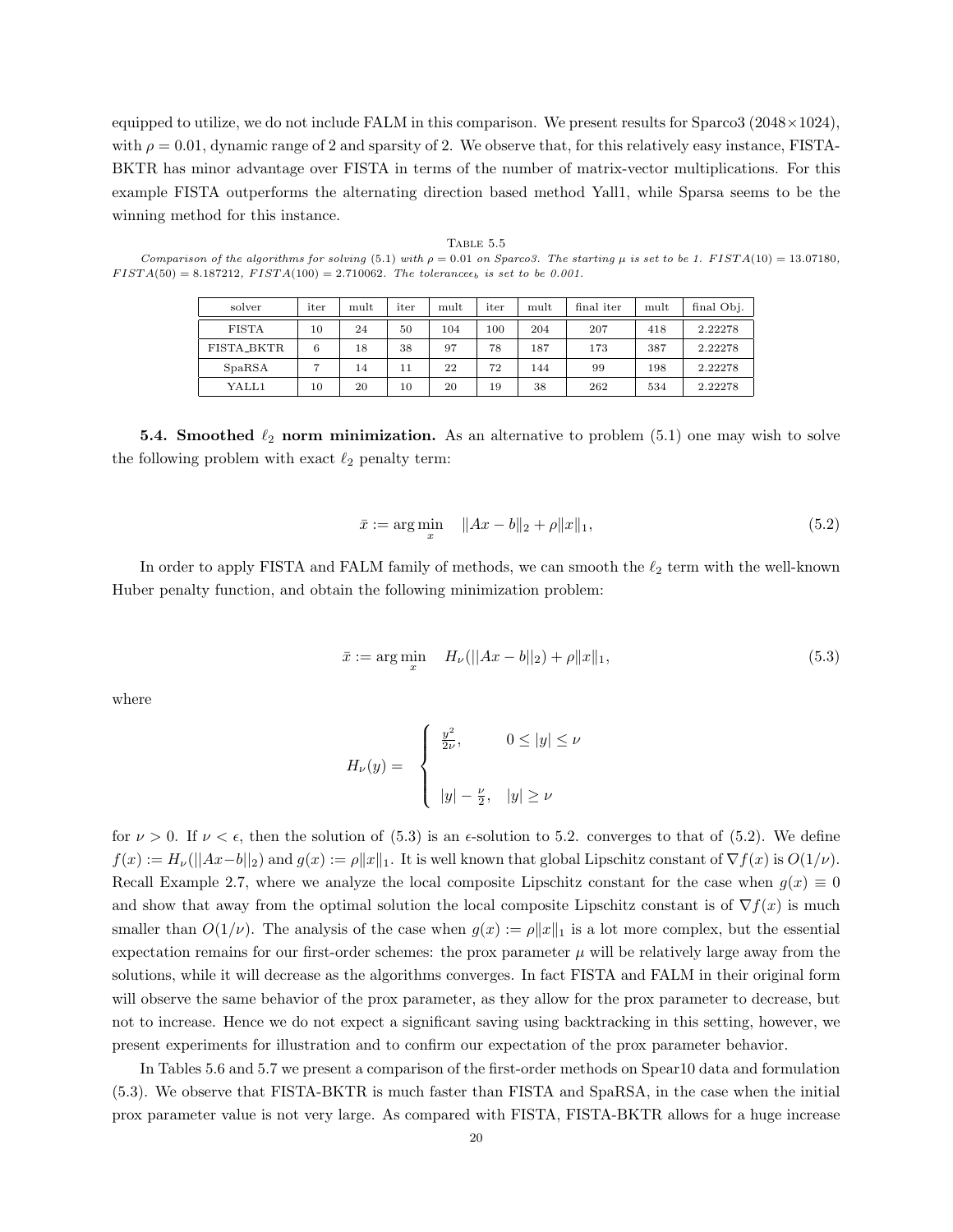in  $\mu$ . If initial  $\mu$  is set to 1, then FISTA performance is very slow, as is shown in Table 5.6. But if  $\mu = 1000$ . then FISTA performance improves, to the level of FISTA-BKTR, as is seen in 5.7. This is well explained by showing graphically the change of  $\mu$  in Fig 5.2.



FIG. 5.2. Comparison on the  $\mu$  values while solving (5.3) with  $\rho = 0.1$  on Spear10

Table 5.6

Comparison of the algorithms for solving (5.3) with  $\rho = 0.1$  on Spear10. The starting  $\mu$  is set to be 1. FISTA(100) =  $4.4552e + 4$ ,  $FISTA(500) = 2.4248e + 4$ ,  $FISTA(1000) = 1.1554e + 4$ 

| solver            | iter | mult | iter  | mult  | iter  | mult   | final iter | mult   | final Obj.  |
|-------------------|------|------|-------|-------|-------|--------|------------|--------|-------------|
| <b>FISTA</b>      | 100  | 200  | 500   | 1000  | 1000  | 2000   | 2242       | 4486   | $9.99e + 3$ |
| <b>FISTA_BKTR</b> | 18   | 36   | 27    | 54    | 29    | 62     | 48         | 144    | $9.99e + 3$ |
| SpaRSA            | 1558 | 3116 | 36014 | 72028 | 57198 | 114396 | 60313      | 120626 | $9.99e + 3$ |

TABLE  $5.7$ Comparison of the algorithms for solving (5.3) with  $\rho = 0.1$  on Spear10. The starting  $\mu$  is set to be 1000. FISTA(10) =  $3.4189e + 4$ ,  $FISTA(20) = 1.0866e + 4$ ,  $FISTA(40) = 9.9944e + 3$ 

| solver            | iter  | mult  | iter  | mult   | iter  | mult   | final iter | mult   | final Obj.  |
|-------------------|-------|-------|-------|--------|-------|--------|------------|--------|-------------|
| <b>FISTA</b>      | 10    | 20    | 20    | 40     | 40    | 91     | 42         | 97     | $9.99e + 3$ |
| <b>FISTA_BKTR</b> |       | 14    | 11    | 28     | 25    | 92     | 28         | 102    | $9.99e + 3$ |
| SpaRSA            | 18129 | 36258 | 57282 | 114564 | 59130 | 118260 | 59131      | 118262 | $9.99e + 3$ |

In Table 5.8 and Figure 5.3 we show the outcome of the experiments on the Bdata1 test set. In this case, FISTA and FISTA-BKTR perform as expected, with FISTA-BKTR retaining a small advantage. In fact, after 500 iterations, the  $\mu$  value for both algorithms becomes small which indicates large Lipschitz constant for solving (5.3) on Bdata1.

5.5.  $\ell_2$  regularized logistic regression. Finally, we illustrate the behavior of FISTA vs. FISTA-BKTR on an example of  $\ell_2$  regularized logistic regression applied to an optical character recognition data set "Optdigits" from UCI repository [6]. We present this example here purely for illustration purpose to show that on settings other than compressed sensing the backtracking strategy can produce significant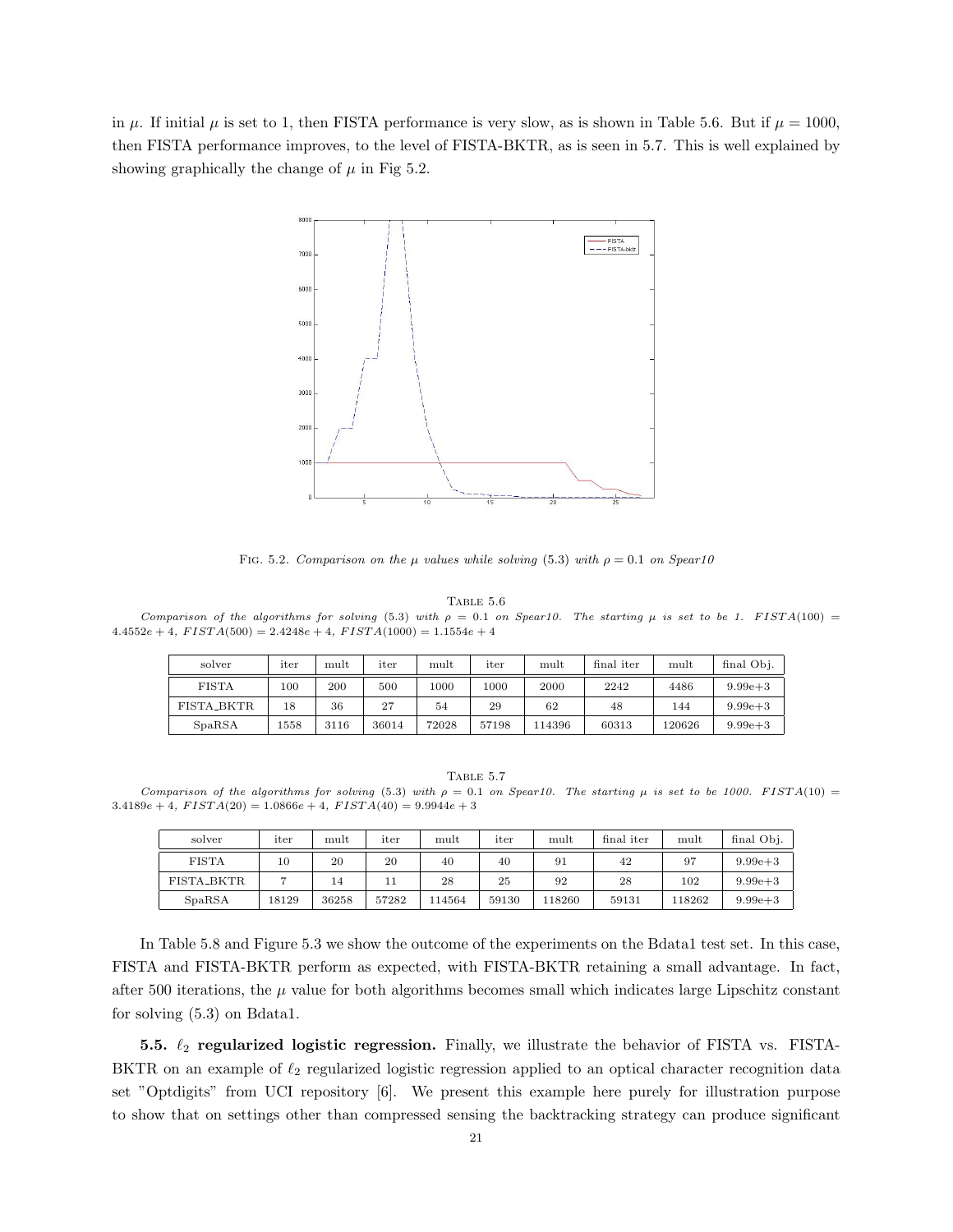TABLE 5.8 Comparison of the algorithms for solving (5.3) with  $\rho = 0.01$  on Bdata1. The starting  $\mu$  is set to be 1. FISTA(100) = 0.0196,  $FISTA(500) = 0.0164, FISTA(1000) = 0.0164$ 

| solver            | iter | mult | iter | mult | iter | mult | final iter | mult | final Obj. |
|-------------------|------|------|------|------|------|------|------------|------|------------|
| <b>FISTA</b>      | 100  | 210  | 500  | 1010 | 1000 | 2010 | 2105       | 5249 | 0.0164     |
| <b>FISTA_BKTR</b> | 120  | 342  | 539  | 1290 | 539  | 1290 | 1624       | 3822 | 0.0164     |



FIG. 5.3. Comparison on the  $\mu$  values while solving (5.3) with  $\rho = 0.01$  on Bdata

improvement. As we discussed, to obtain optimal performance from backtracking a careful implementation is needed that tries to take into account the problem structure. Such implementation for logistic regression and other problems is a subject of future research. Here we present results of basic approach where  $\mu$  is increased by a factor of 2 on each iteration. FISTA required 5705 iterations and 11417 matrix-vector multiplications to obtain a solution with gradient norm less that  $10^{-2}$ , while FISTA-BKTR required 1315 iterations and 3512 matrix-vector multiplications. In Figure 5.4 we plot the behavior of the  $\mu$  parameter for both algorithms, which clearly shows that FISTA-BKTR benefits from much larger steps. The analysis of local Lipschitz constants for logistic regression is a subject of future research.

6. Conclusion. We present a generalized version of accelerated first-order schemes which are able to estimate the prox parameter via backtracking, thereby allowing for the value of this parameter to increase as well as decrease. We show that the value of the parameter depends on the, so-called, local composite Lipschitz constant of the gradient, rather than the global Lipschitz constant. We show that the complexity results then can be derived in terms of the average of the local composite Lipschitz constants along the iterates of the algorithm. We show via some examples that the local constants can be much smaller than the global ones, hence one can potentially obtain better convergence bounds. To produce such bounds one would need to combine the analysis in this paper with the analysis of the iterates of a first-order algorithm, which is a subject of a future study. Our computational experiments and the discussion of a practical implementation show that in practice our proposed backtracking schemed offer improvement of accelerate first-order algorithms.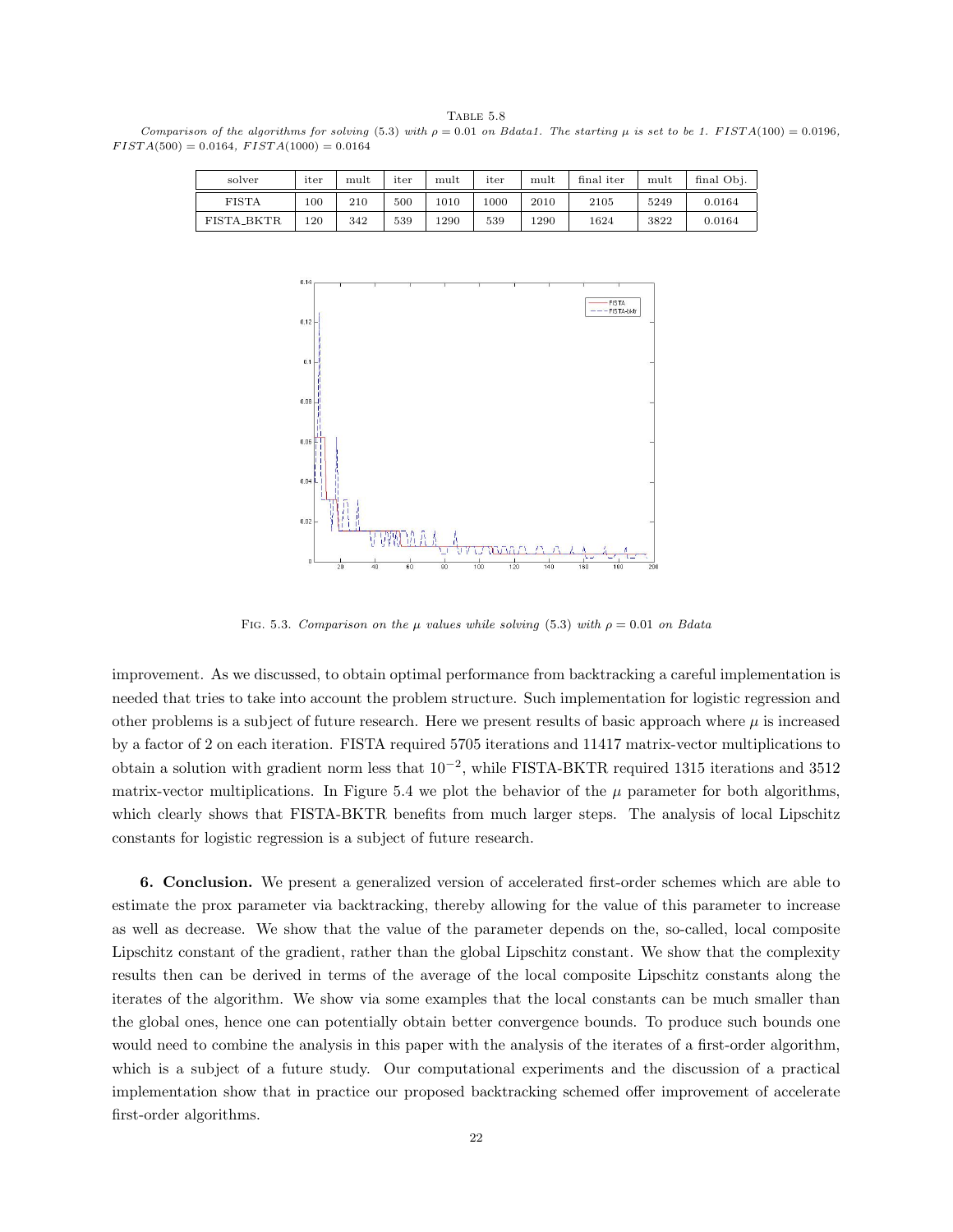

FIG. 5.4. Comparison on the  $\mu$  values while solving logistic regression problem on "Optdigits" dataset.

7. Acknowledgements. The authors are grateful to A. d'Aspremont for helpful discussion on the average case behavior and to S. Ma for the help with the preparation of the manuscript. We are also grateful to the two anonymous referees for their very helpful comments.

## References.

- [1] AMIR BECK AND M. TEBOULLE, A fast iterative shrinkage-thresholding algorithm for linear inverse problems, SIAM J. Imaging Sciences, 2 (2009), pp. 183–202.
- [2] E. van den Berg, M. P. Friedlander, G. Hennenfent, F. Herrmann, R. Saab, and O. YILMAZ, Sparco: A testing framework for sparse reconstruction, Tech. Report TR-2007-20, Dept. Computer Science, University of British Columbia, Vancouver, October 2007.
- [3] S. BOYD, N. PARIKH, E. CHU, B. PELEATO, AND J. ECKSTEIN, *Distributed optimization and statis*tical learning via the alternating direction method of multipliers, Foundations and Trends in Machine Learning, 3 (2011), pp. 1–122.
- [4] E. CANDÈS, *Compressive sampling*, Proc. International Congress of Mathematics, 3 (2006), pp. 1433– 1452.
- [5] M. A. T. FIGUEIREDO, R. D. NOWAK, AND S. J. WRIGHT, *Gradient projection for sparse reconstruc*tion: Application to compressed sensing and other inverse problems, IEEE Journal on Selected Topics in Signal Processing, 1 (2007).
- [6] A. Frank and A. Asuncion, UCI machine learning repository, 2010.
- [7] D. GOLDFARB, S. MA, AND K. SCHEINBERG, Fast alternating linearization methods for minimizing the sum of two convex functions, tech. report, Department of IEOR, Columbia University, 2010.
- [8] A. NEMIROVSKI AND D. YUDIN, *Informational complexity and efficient methods for solution of convex* extremal problems, J. Wiley & Sons, New York, 1983.
- [9] Y. E. Nesterov, Gradient methods for minimizing composite objective function, URL:http://rwww.optimization-online.org.
- [10]  $\_\_\_\_\_\$  A method for unconstrained convex minimization problem with the rate of convergence  $\mathcal{O}(1/k^2)$ ,